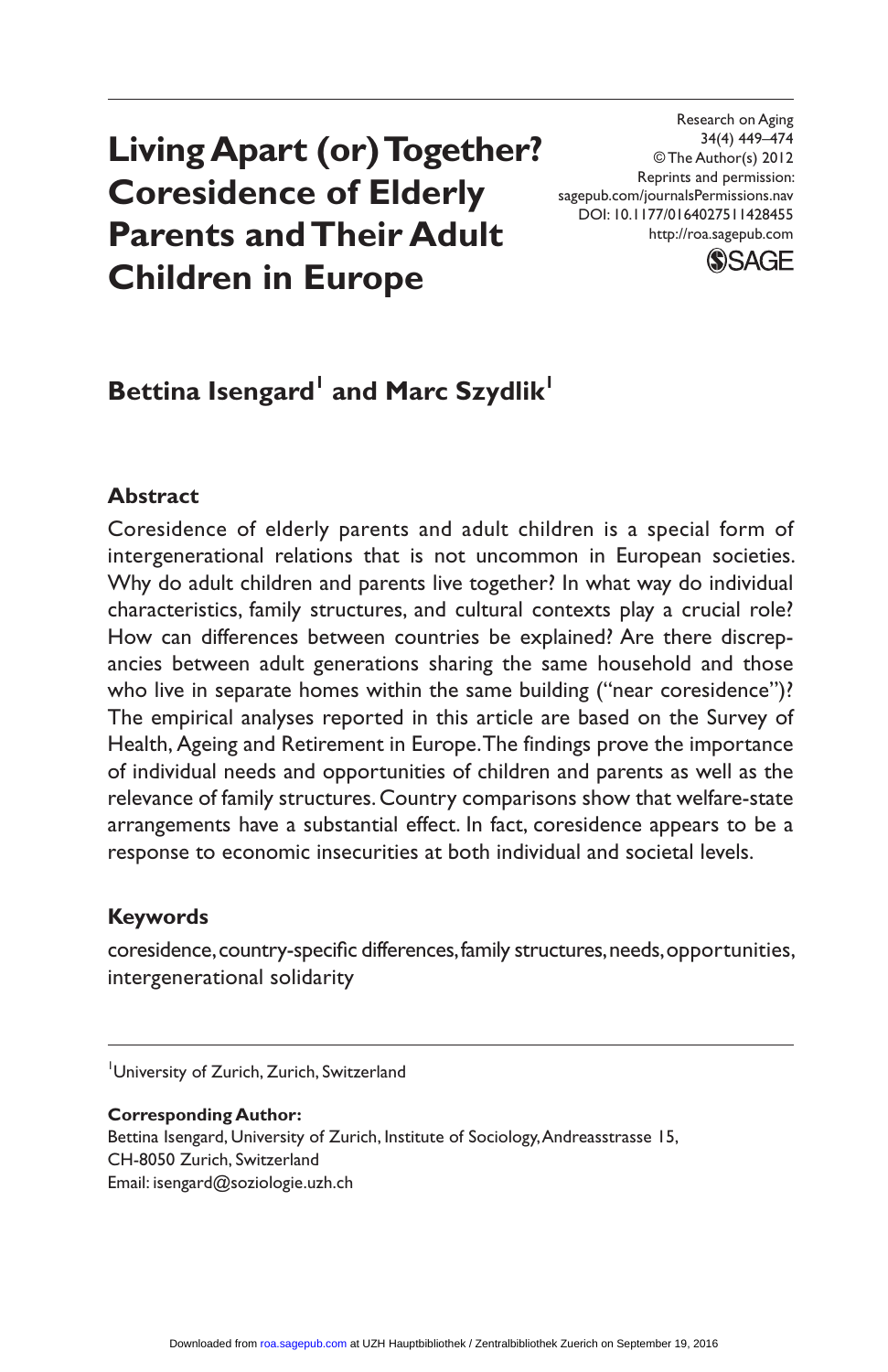Adult children and their parents are connected through many forms of intergenerational solidarity. Previous studies show strong emotional closeness and affection (affective solidarity), frequent contact and shared activities (associational solidarity), and a considerable degree of functional solidarity, which involves the giving and receiving of money, time, and space (e.g., Bengtson, 2001; Rossi & Rossi, 1990; Szydlik, 2000, 2008). Even if parents and adult children no longer live in the same household, they help each other by providing financial support, care, and other forms of assistance (e.g., Brandt, Haberkern, & Szydlik, 2009; Kohli, Künemund, Motel, & Szydlik, 2000).

In addition to financial transfers, help, and care, the provision of (living) space is an aspect of functional solidarity that should not be underestimated. Previous findings suggest that coresidence of parents and their adult children is not uncommon in a number of European societies (e.g., Hank, 2007). Intergenerational coresidence in adulthood may include adult children who have never left home. Apart from the fact that these so-called stay-at-homes can enjoy living in "Hotel Mum," this can also be attributed to longer periods of training and education as a consequence of the expansion of education and the associated economic uncertainties (see Ogg & Renaut, 2006, p. 733). Coresidence also occurs when adult children return to their parents after periods of living elsewhere ("boomerang kids"). Reasons for this may be a failed attempt to start a family or a divorce (see Norris & Tindale, 1994). Sharing the same apartment also applies to adult children taking in their frail elderly parents to provide permanent help and care.

Coresidence between adult generations may often reflect a more or less involuntary living situation, which results from economic necessity and is subject to financial restrictions. One may argue that living with one's parents goes against the desire to break away from the parental home and stand on one's own two feet, which is part of the process of becoming an independent adult. In fact, coresidence conflicts with the "family cycle" concept in which, as a rule, children leave their parents' homes when they start their own families. Next to perceived costs and benefits of leaving home and the country-specific housing market situation, perceived age norms are also of relevance to leaving the parental home (see Billari & Liefbroer, 2007). According to Neugarten and Hagestad (1976), "individuals develop a mental map of the life cycle, they anticipate that certain events occur at certain times . . . [and] internalize . . . norms that tell them if their behavior in various areas of life is ageappropriate" (p. 35). Additionally, a negative consequence of coresidence may be stress on generational relationships (see, e.g., Aquilino & Supple, 1991). However, it is also conceivable that adult children prefer living with their parents. In fact, coresidence can, in principle, be seen as an especially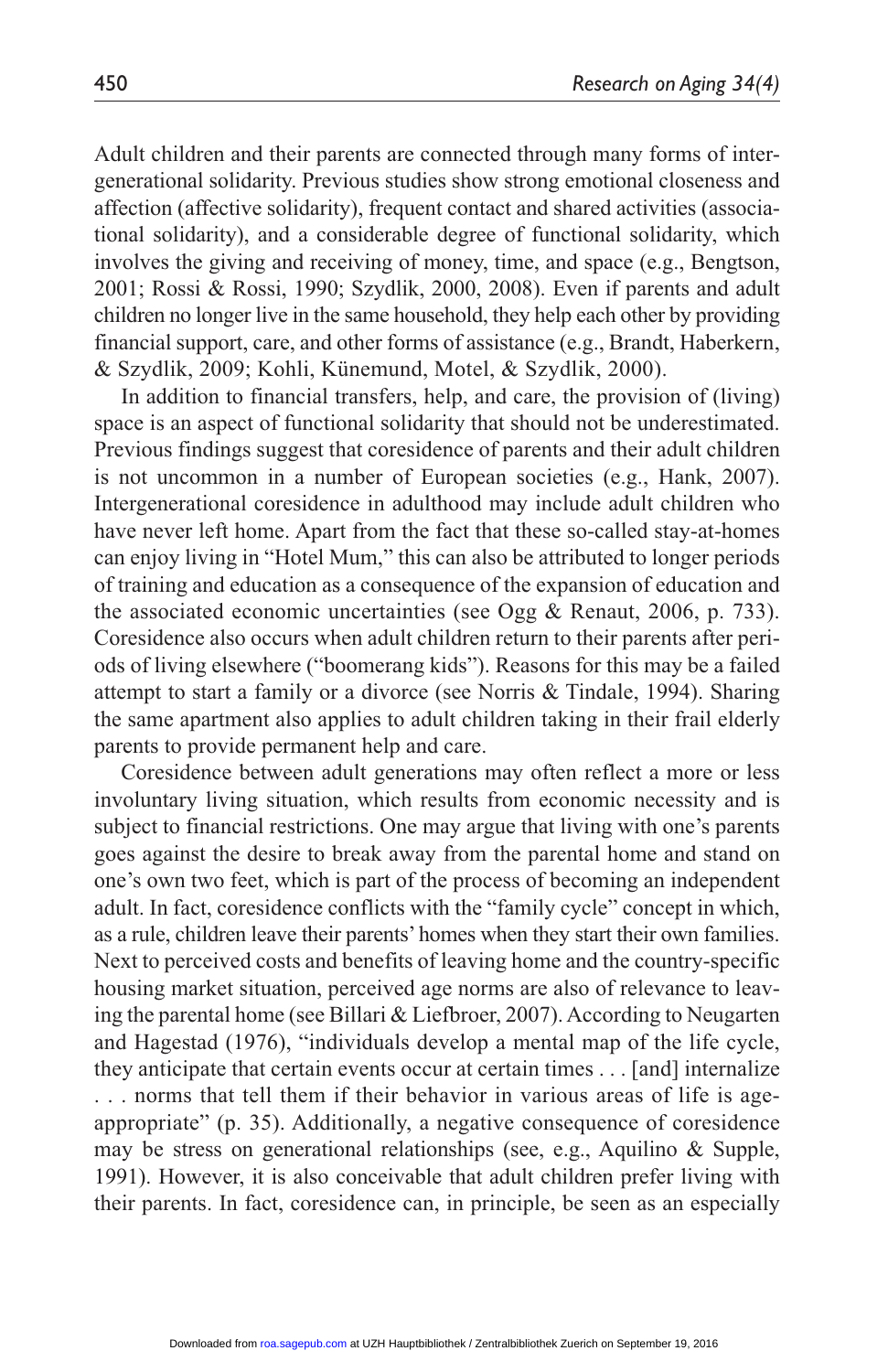close form of intergenerational relationship in adulthood. Sharing the same apartment is likely to go along with frequent contact, mutual help, and financial benefits.

So far, previous studies on intergenerational coresidence have concentrated on the narrow definition of this phenomenon, namely, living in the same apartment, and have not distinguished living arrangements according to a wider definition, including what we might refer to as "near coresidence," in which parents and children live in the same building but in separate households (see Kohli, Künemund, Motel, & Szydlik 2000, p. 186). However, this differentiation is relevant, because it relates to different forms of intergenerational living arrangements. Although living together in the same household (coresidence) means that the residents of the unit can profit from pooling and sharing resources (economies of scale), economic reasons are less important for near coresidence, even though they should not be underestimated either. For example, living in a lodger flat or own apartment in the parents' owned home can save money if only utilities for water, gas, and so on, must be paid for. In some cases, the family can more easily afford a house if the different generations share their resources and occupy different apartments in the same house. Next to financial reasons, emotional aspects as well as instrumental support are likely to be important. For close parent-child relations in which everyone lives in the same building but separate apartments, near coresidence may offer a suitable compromise between coresidence in the narrow sense, on one hand, and greater geographical distance, on the other. These generations are able to enjoy emotionally close and frequent contact, yet they can still retreat into their own four walls. Near coresidence may also be an apt solution when grandchildren are looked after by grandparents (Igel & Szydlik, 2011) or when elderly parents are cared for by their adult children. Thus, near coresidence is also likely to be a crucial precondition for many forms of intergenerational solidarity. One cannot exclude, however, that country-specific housing situations influence families' possibilities of near coresidence considerably. Moreover, one cannot rule out that in some cases living on the same street but in separate buildings may resemble a similar situation in terms of emotional closeness, privacy, and, to some extent, frequency of contact and providing help. However, living in the same building may still involve relevant economic considerations (e.g., in the case of a "granny flat," shared resources to buy or build a family home, or a young adult child moving into an empty separate room in the attic or in the basement before moving out altogether).

Although the issue of coresidence between parents and their adult children has often been the subject of public debate in past years, there is little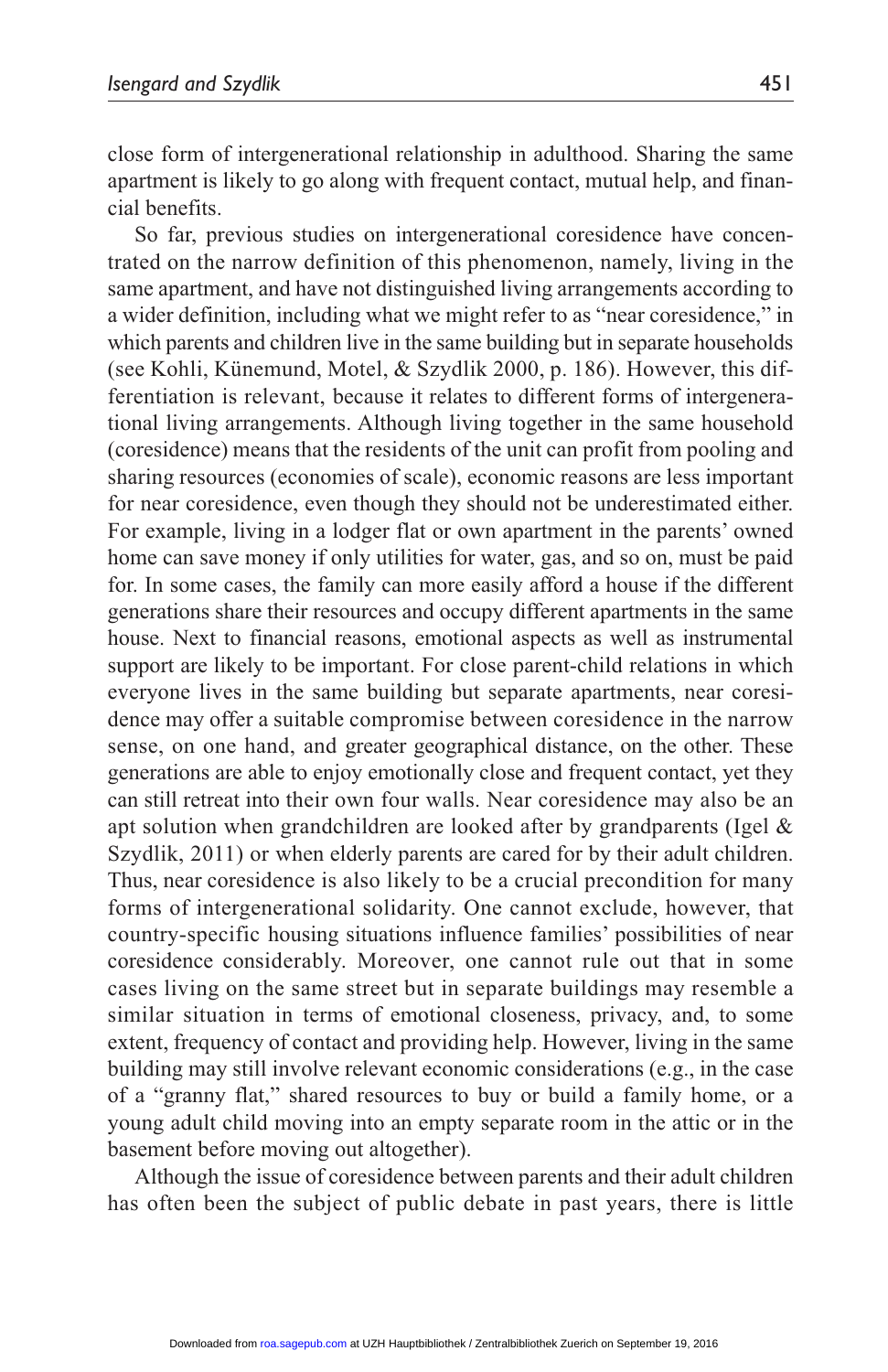knowledge in the social sciences of the precise reasons for coresidence. With the help of the Survey of Health, Ageing and Retirement in Europe (SHARE), we are able to differentiate between individual, familial and, not least, societal factors for coresidence. So far, there is a lack of studies that compared coresidence in the various countries and investigated the differences systematically. However, we can see that family ties as well as changing family patterns in Europe in past decades are marked by divergence instead of convergence between countries (Kuijsten, 1996; Reher, 1998). Although a comparison of previous studies seems to indicate substantial differences in the extent of coresidence in European countries, most investigations involve only a single country and neglect country-specific differences (see, e.g., Attias-Donfut, 1997, for France; Tomassini, Wolf, & Rosina, 2003, for Italy). Against this background, in the present study, we investigate (near) coresidence by means of a systematic comparison of 11 European countries. We focus on two general questions: (a) What characterizes (near) coresidence of adult children and parents? and (b) How can one explain country-specific differences in Europe?

In the first step, the following section defines the issue theoretically, outlines the current state of research, and presents the hypotheses that are derived on the basis of the theoretical background and earlier findings. The next section presents the data and explains the operationalization of the variables as well as the methodological procedure. The empirical findings are divided into a first part that describes coresidence in Europe and a second part that presents multivariate analyses and discusses the results. Finally, we offer a discussion.

### **Theoretical Considerations, Previous Research, and Hypotheses**

Which factors influence intergenerational (near) coresidence? As with the giving and taking of time and money, coresidence can be associated with functional solidarity. In this respect, Szydlik's (2000, 2008) theoretical model of intergenerational solidarity can be used as a general framework to investigate coresidence patterns of parents and their (adult) children. In the following, after briefly explaining the model, we provide an overview of previous research and derive hypotheses along the theoretical model.

According to theory, intergenerational solidarity in general and coresidence in particular can be influenced at the micro-level by the opportunity and need structures of both parents and children, family structures at the meso-level, and cultural-contextual structures at the macro-level. *Opportunity*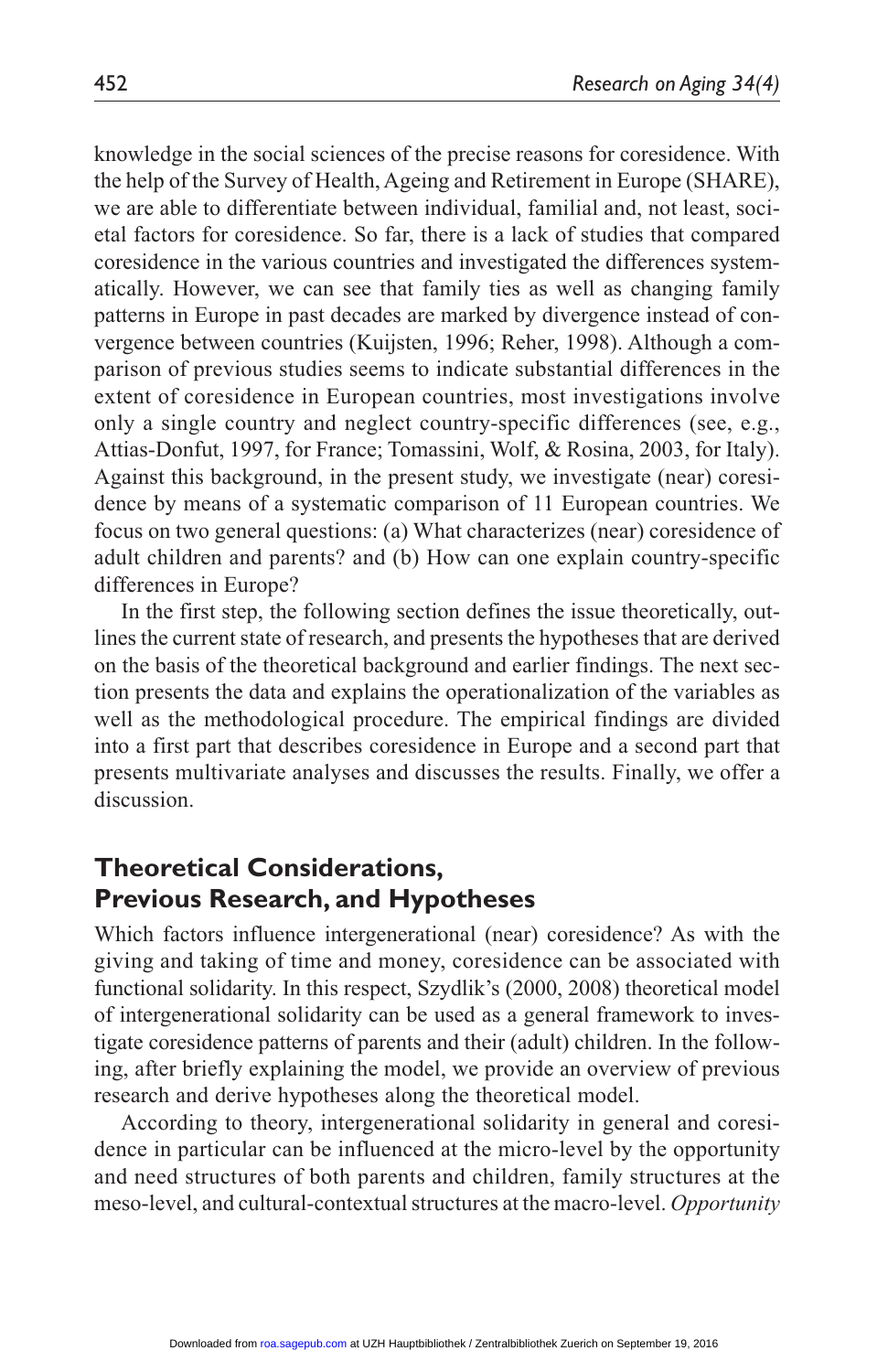*structures* reflect opportunities or resources for solidarity. They enable, promote, hinder, or prevent social interaction. For example, available rooms in an apartment or a house may increase the chances of intergenerational (near) coresidence. By contrast, *need structures* indicate the need for solidarity. For instance, financial constraints due to unemployment or help needed because of bad health may increase the probability of adult children and parents sharing the same household. In addition to factors at the individual level, the existing family may also influence intergenerational solidarity, as the relation between parent and child is embedded in *family structures*. For example, single adult children may be more likely to coreside with their parents. Last but not least, *cultural-contextual structures* represent societal conditions within which intergenerational relations develop. These include conditions of the social, economic and tax system, the welfare state, the labor and housing market, as well as rules and norms of institutions and groups. Viewed from this perspective, country-specific differences with regard to the scale and structure of coresidence can go back to welfare-state arrangements. In fact, life courses are not least regulated by the state and especially by welfare-state policy (e.g., Kohli, 2007; Mayer & Müller, 1986). Staying longer in the educational system as an outcome of potential unemployment, returning to (further) education after periods of employment, or not leaving the parental home because of unaffordable rents may lead to destandardized life courses, which can be influenced through state interventions.

Previous studies indicate that the *opportunity and need structures* of both adult children and parents are important determinants of coresidence. On the basis of the European Household Panel, Le Blanc and Wolff (2006) showed that leaving the parental home is significantly influenced by the economic situation (and thus the individual opportunities or needs) of the child. Accordingly, Aassve, Billari, Mazzuco, and Ongaro (2002) found that (un) employment and the income situations of children are important determinants that explain the decision to leave home, especially in the southern European countries (see also DaVanzo & Goldscheider, 1990). But although the economic opportunities and needs of adult children have substantial influence, empirical investigations indicate that the effect of parents' economic opportunities is less unequivocal (Lee & Dwyer, 1996). For example, Young (1987) found that economic determinants, such as a higher income and a prestigious occupation, increase the probability of coresidence in Australia. However, Goldscheider and DaVanzo (1989) could not confirm this correlation. They showed that having a high income exerted a positive influence on the probability of a child's leaving home. The higher the income of the parents, the less frequently do parents (still) share quarters with their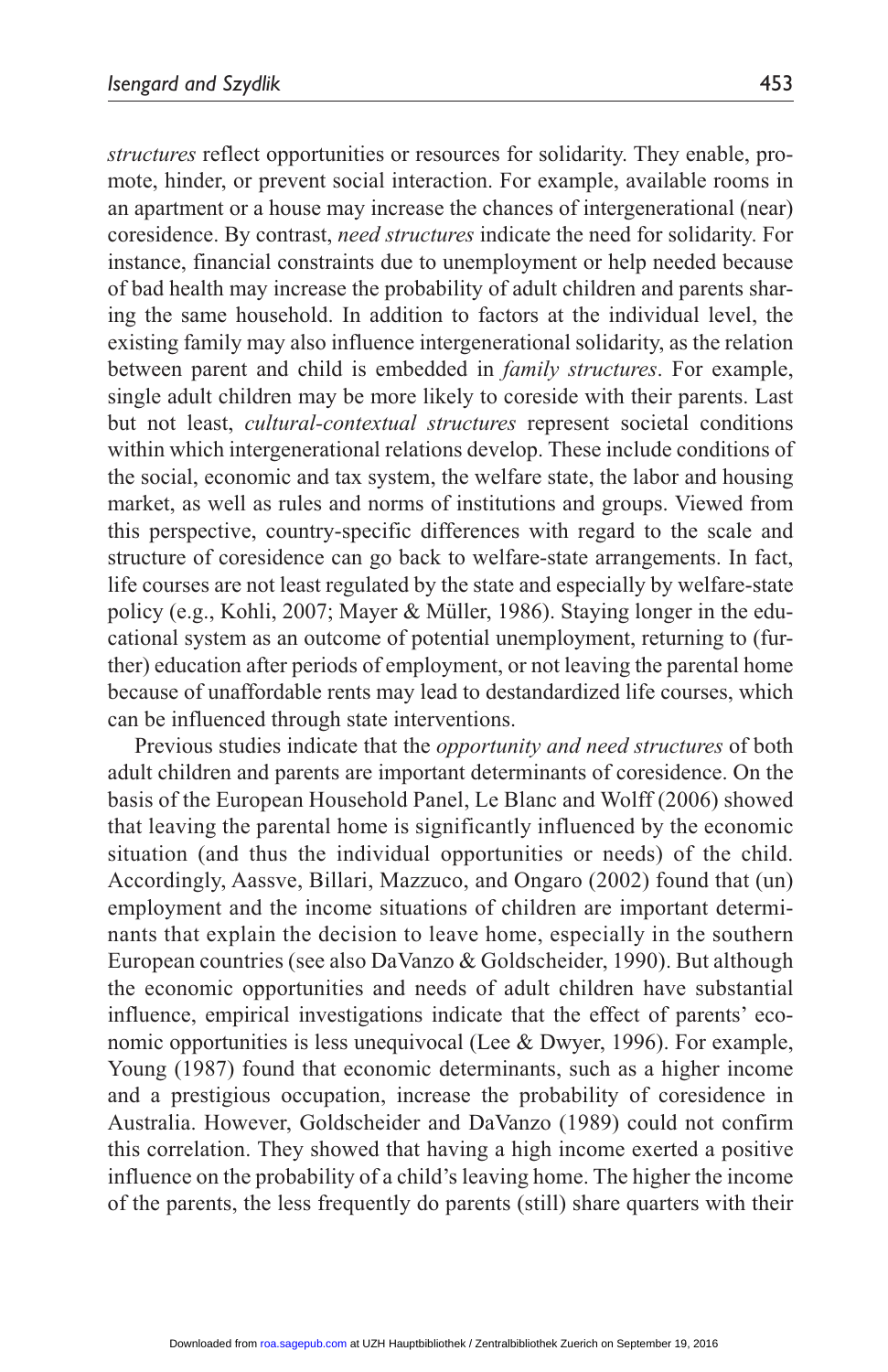adult children. Although Aquilino (1990, p. 407) showed that in the United States, the main factor responsible for increased coresidence is not the dependence of parents on their children but, to the contrary, the dependence of children on their parents (see also Ward & Logan, 1996), Choi (2003) founds, contrary to most other previous studies, that both parents' and children's opportunities or needs influence the probability of intergenerational coresidence (see also Lee & Dwyer, 1996). Kalmijn and Saraceno (2008) showed that "the overall evidence [of parental indicators] for coresidence is weaker, [but] the effects do suggest that coresidence is also affected by the needs of the parent" (p. 493).

In addition to parents' income, home ownership and the size of the home are also indicators of parents' opportunities to offer their children accommodation. According to the literature, homeowner status may reflect the ability of the parents to give their children a home, which results in prolonged coresidence (de Valk & Billari, 2007). There is empirical evidence that an owneroccupied home increases the likelihood of coresidence of parents and children (Ward, Logan, & Spitze, 1992, p. 219). Whereas ownership, like income, is an indicator of financial means in terms of the size of the home, it is of greater significance whether the amount and type of space available is adequate for children to live with their parents. Kim (2004) found that in Japan, the size of the home accounted for the coresidence of parents and their adult children. However, one must always bear in mind that the direction of causality cannot be established with any real certainty. Is the apartment larger because the children are still at home, or are the children still at home because enough living space is available?

Next to economic opportunities, the need structures of parents are important. The individual health status of parents is an indication of a possible need for solidarity. Thus, there tends to be greater coresidence of parents and their children when health problems occur or a partner is widowed (Ward, Logan, & Spitze, 1992, p. 211). The age of parents is another factor explaining coresidence patterns (Lin & Rogerson, 1995) because of the greater need for help and care in older age. Another aspect is loneliness in old age (see Dykstra, van Tilburg, & de Jong Gierveld, 2005). De Jong Gierveld and van Tilburg (1999) showed that the proportion of older people without partners in the Netherlands is higher than in Italy, where older parents live together with their adult children more often, with less (measured) loneliness evolving.

The migration background of the parents is another feature that can affect the incidence of generations living together. The underlying supposition is that coresidence is more probable if parents have a migration background. Apart from greater needs due to a less favorable economic situation,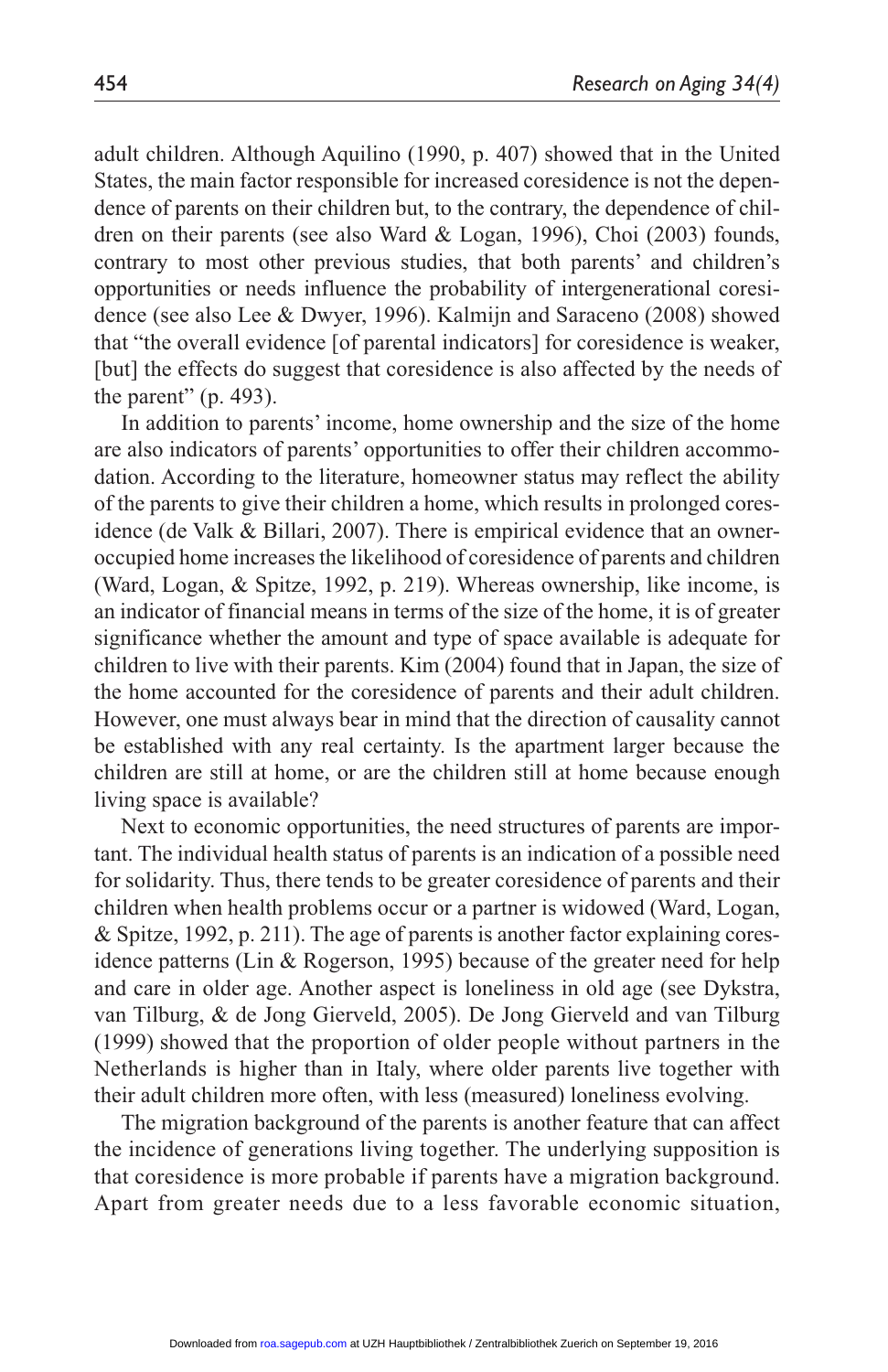traditional or religious factors might well be a reason for this effect. For Germany, Baykara-Krumme (2008) showed that although migrants do not have more adult children than natives, they live together with at least one adult child significantly more frequently. Thus, 40% of migrants but just less than 26% of natives share their households with adult children. However, although Angel and Tienda (1982) also found ethnic differences in the scale of coresidence in the United States, Aquilino (1990) only partially confirmed these results.

Taking the different economic opportunity and need structures into account, we assume that the better the child's economic opportunity structures, the less coresidence is to be expected; but the greater the economic needs, the higher the probability of coresidence (Hypothesis 1a). In the case of near coresidence, it can be assumed that the influence of economic opportunities and need structures is much weaker compared to coresidence, especially with regard to the labor force status of children (because of their particular economic situation, children in education or unemployment can be expected to more likely live in coresidence rather than in near coresidence) (Hypothesis 1b). The theoretical assumption and previous research indicate that the better the economic opportunities and the greater the needs of the parents, the higher the probability of coresidence (Hypothesis 2a). Again, intense need is more likely to lead to coresidence than to near coresidence, especially when parents are experiencing health problems. However, home ownership may also go along with a considerable frequency of near coresidence, for example, in the case of a "granny flat" (Hypothesis 2b).

In accordance with previous research, not only opportunities and needs but also *family structures* play a substantial role in explaining coresidence. It can be shown that the more children parents have, the higher the probability of their living with an adult child, whereas for the children, this probability decreases with each additional sibling (see Aquilino, 1990; Goldscheider & DaVanzo, 1989). Yet family formation processes of the adult child are also important. White (1994) argued that the tendency of (adult) children to leave home can be explained by the lifecycle concept. This concept treats leaving the parental home as a perfectly normal step in the course of life, which is subject to age-specific stages and which, in turn, is influenced by social norms. Alongside economic necessity, marital status is one of the most important determinants for the occurrence of coresidence: "Only parents with unmarried adult children have any appreciable risk of having an adult child at home" (Aquilino, 1990, p. 405). According to lifecycle theory, leaving the parental home is often associated with starting a family or living with a partner, especially in the southern European countries, although today, the majority of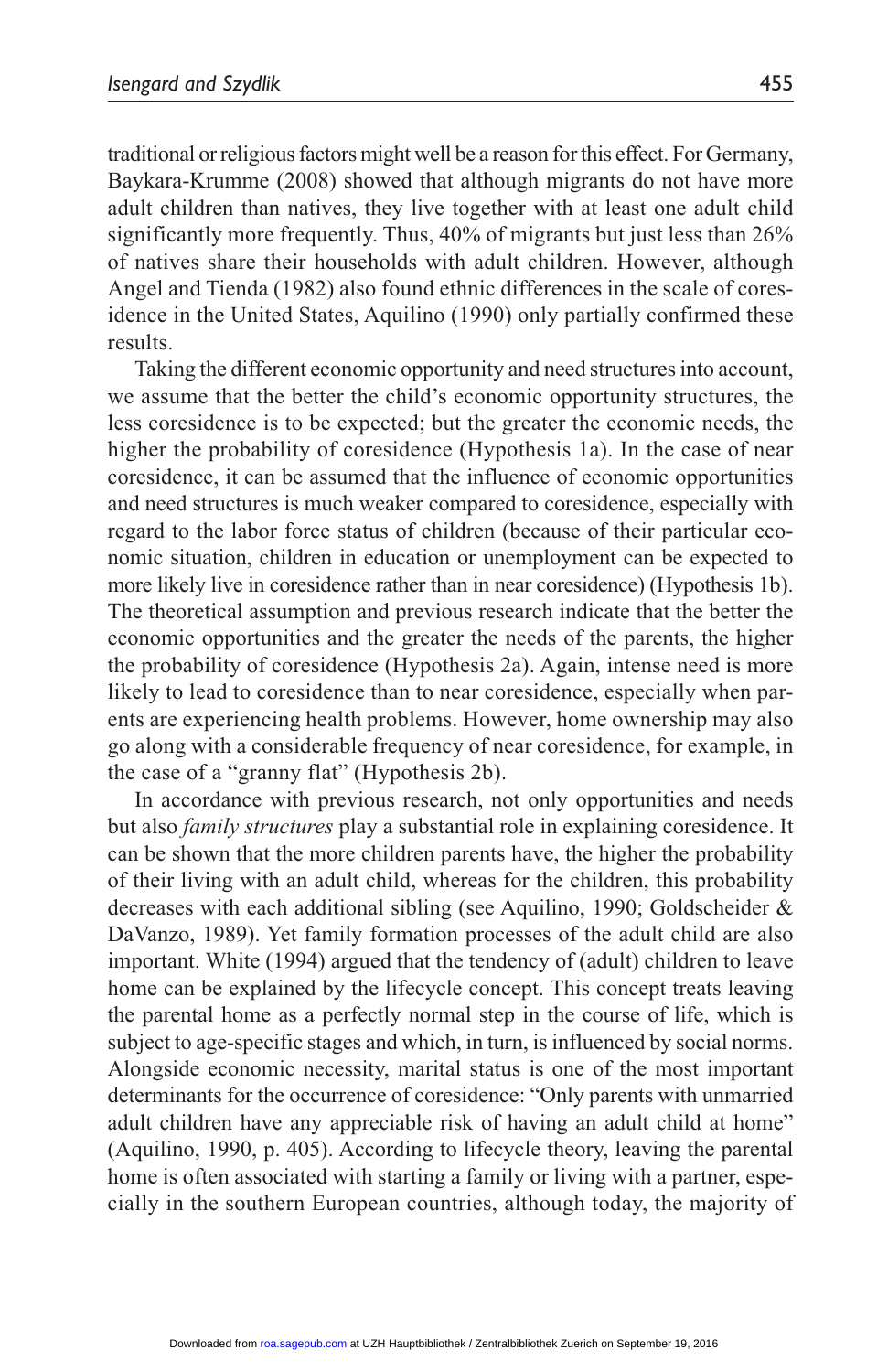young people experience time outside the parental home without family formation processes (Billari, Philipov, & Baizán, 2001). When grandchildren are present, parents and adult children are less likely to live together (Crimmins & Ingegneri, 1990) although an opposite effect might well develop if they have to raise small children without a partner. Nevertheless, Madigan and Hogan (1991) found that single mothers do not live closer to their parents, nor do they live with them more frequently.

In the light of the above, we assume that the probability of coresidence diminishes if the number of children increases, if the child is living in a partnership, and if there are grandchildren (Hypothesis 3a). In contrast, near coresidence can be expected to be more common in the case of grandchildren. Living nearby in the same house but in separate households can be helpful for all generations because it ensures opportunities for child care while still allowing to maintain some distance and privacy (Hypothesis 3b).

Finally, intergenerational solidarity can be influenced by *cultural-contextual structures*, which exert effects not only within a country but also, and particularly, between countries. The genders and ages of children are determinants that connect strongly with cultural and normative considerations. Empirical investigations for the European Union show that sons leave home later than daughters in all the countries investigated (Iacovou, 2001, p. 8; see also Billari, Philipov, & Baizán, 2001), which seems to be a culturally accepted norm reflecting later formations of partnership and marriages of men compared with women (Iacovou & Berthoud, 2001). Results for the United States show that younger parents are more likely to coreside with sons, while older parents more often live with daughters (Schmertmann, Boyd, Serow, & White, 2000).

Although the empirical interactions are not absolutely clear, the size of the community where the parental home is located is a contextual factor that may affect the coresidence of parents and their adult children. Adult children whose parents live in smaller towns or rural areas are more likely to coreside than those in larger cities (de Valk & Billari, 2007).

Although most studies have focused only on one country or provided twocountry comparisons, Hank (2007) analyzed geographical distances and contacts in different European countries. He found that spatial proximity between parents and their (nearest living) child is much closer in the South than in the North and that coresidence is the major living arrangement in the Mediterranean countries. All in all, previous studies indicate that parents live with their adult children far more frequently in the southern European countries than in western Europe and, particularly, in comparison with northern Europe (Kiernan, 1999). But how can these distinct country-specific differences be explained? Naldini (2003) showed for Italy and Spain, for example,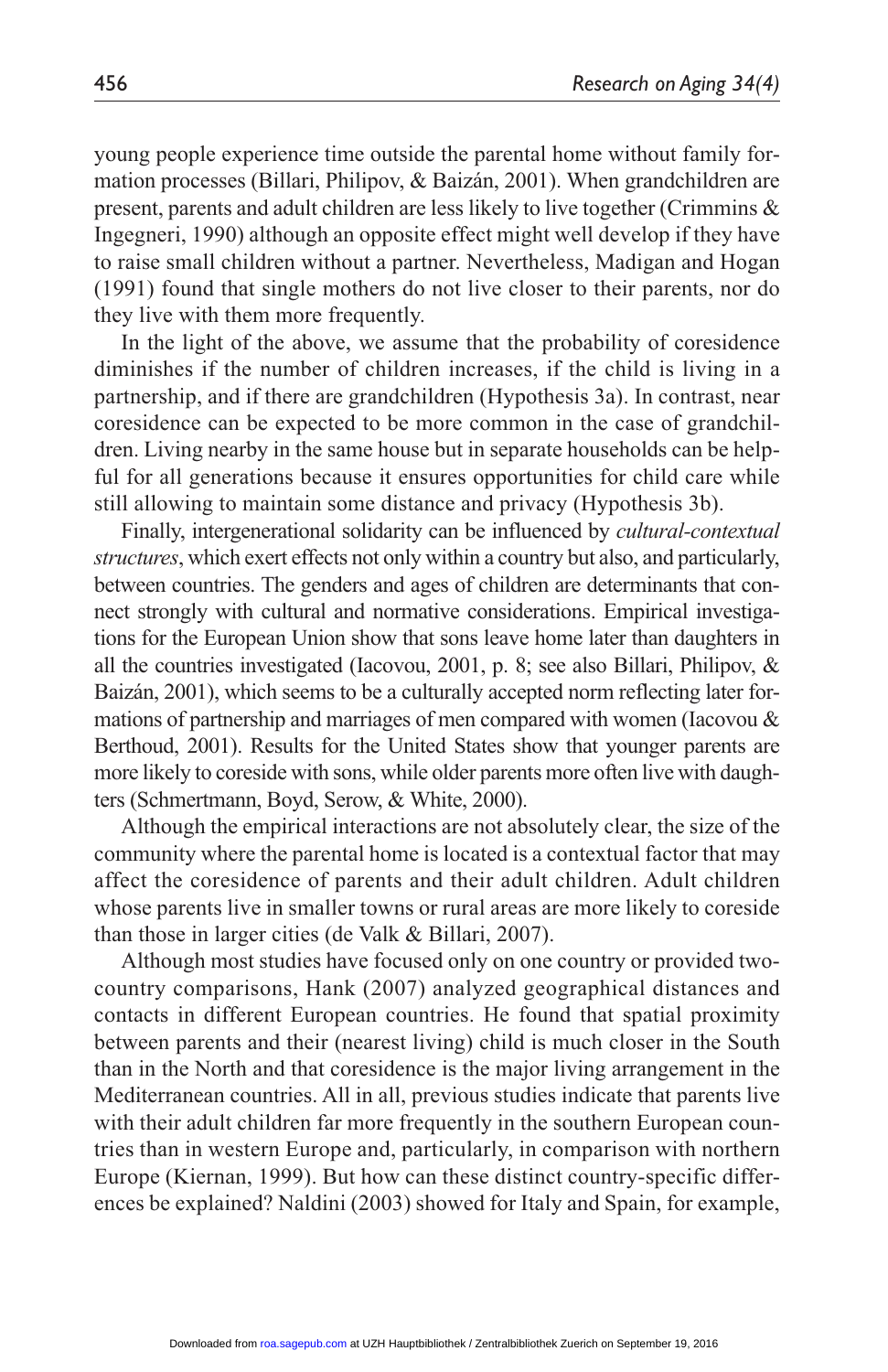that the inadequate support given to families by the state is important because their economic situation is much worse than in the northern countries. The differences can be attributed empirically to a number of factors; for example, high rents and poor labor market conditions can be regarded as contributory factors in the southern countries (see, e.g., Gianelli & Monfardini, 2003; Martinez-Granado & Ruiz-Castillo, 2002). In these countries, public familyrelated support services are quite underdeveloped, whereas traditional family structures are very strong (see Ferrera, 1997; Sciortino, 2004). Overall, welfare-state arrangements play an important role when explaining countryspecific differences. The fewer the welfare-state services offered in a country, the stronger the role of family and the higher the incidence of coresidence; conversely, the more universal the state services on offer, the less the incidence of coresidence (Hypothesis 4a). Regarding near coresidence, one can expect similar effects, albeit to a lesser degree, because near coresidence reflects an intermediate spatial situation between living apart and living together, not least with regard to the influence of economic opportunities and needs (Hypothesis 4b). Economic conditions of societies are strongly connected with specific social security services, which in themselves influence coresidence patterns. Accordingly, we assume that poverty and inequality of income have a direct impact on coresidence: the greater these two factors, the more frequently do parents and adult children live together in the same household (Hypothesis 5a) or in the same house but in separate apartments. Again, the influence should be weaker for near coresidence, because in this case, overall economic causes are likely to be somewhat less important (Hypothesis 5b).

## **Data and Methods**

The analysis of the (near) coresidence of elderly parents and their adult children is based on the SHARE; the data were collected in 2004 (see Boersch-Supan & Juerges, 2005). The survey provides information on people aged 50 years and older from 11 European countries: Sweden, Denmark, the Netherlands, Belgium, Germany, Austria, Switzerland, France, Spain, Italy, and Greece. The advantages of these data are that a standardized procedure is used in all the countries, and a wide range of topics is surveyed. Interviewees were asked about various issues, such as age, income, health, accommodation, education, occupation, behavior, social support, activities, and expectations. Partners living in the same household were also surveyed, even if they were younger than 50 at the time. Overall, the age structure is as follows: the mean age of the respondents is 67.1, and the mean age of the respondents' adult children (aged 18 and older) is 37.6. A total of 28,517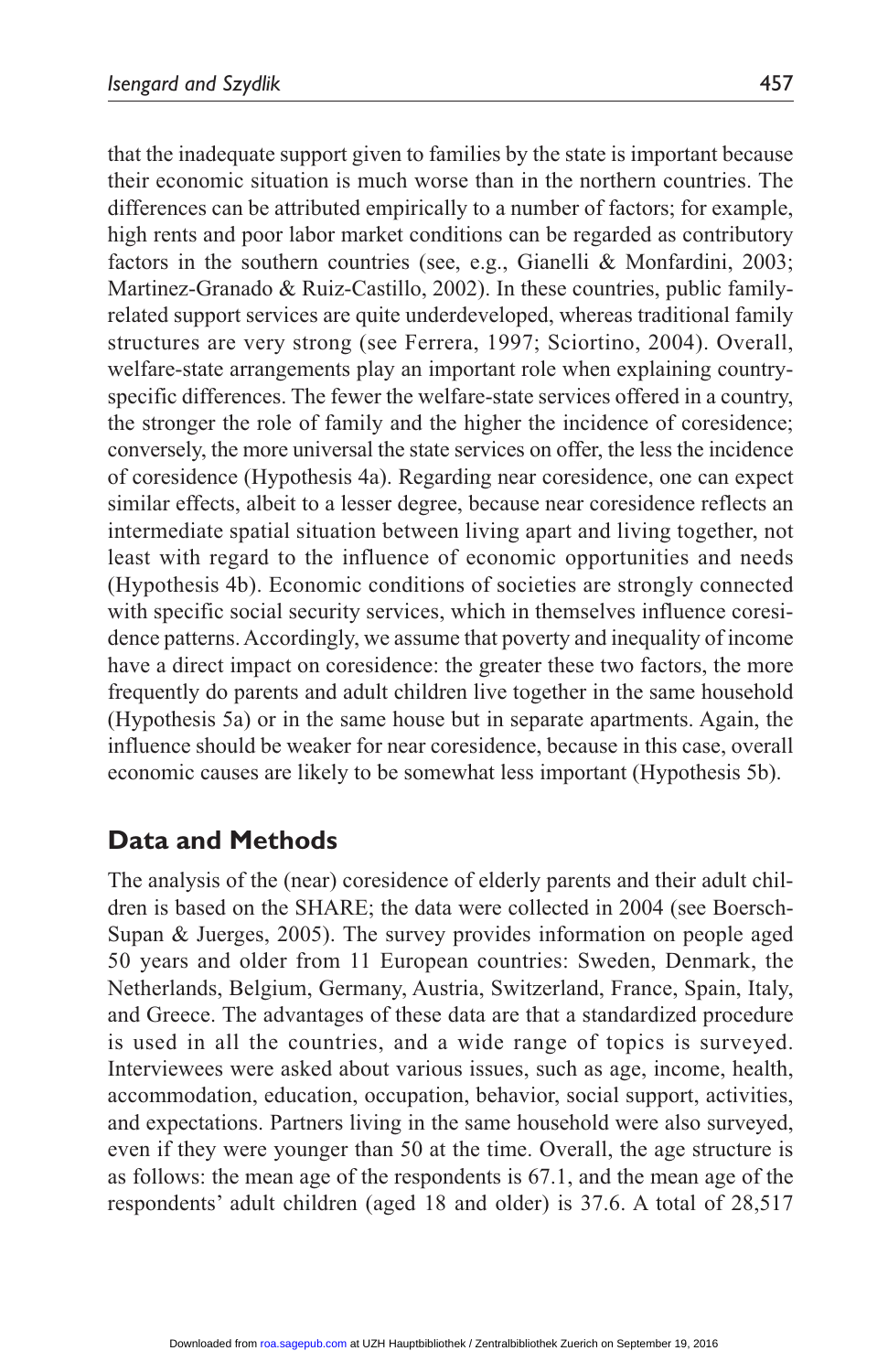people were interviewed, each of whom provided information about their parents and children (for country-specific sample sizes, see http://www. share-project.org). They were asked about age, gender, and distance of residence of all children. In addition, more specific questions were asked, focusing on up to four children (selected by the parents), such as marital status, employment status, number of children, and highest level of education. It should be mentioned that the following analyses relates to coresidence between parents (the respondents) and their adult children, not to the respondents and their own parents. Although the latter is also of importance, sample sizes are too small for analysis (in this case, only about a 1% coresidence rate was observed). Our data set is so organized that each child of a respondent counts as one observation.

The dependent variable is (near) coresidence, which means parents living with their adult children in the same household or building. This variable is based on the following question:

Please look at card 5. Where does [child name] live? (1) In the same household, (2) In the same building, (3) Less than 1 kilometer away, (4) Between 1 and 5 kilometers away, (5) Between 5 and 25 kilometers away, (6) Between 25 and 100 kilometers away, (7) Between 100 and 500 kilometers away, (8) More than 500 kilometers away and (9) More than 500 kilometers away in another country.

Because of the differentiation between coresidence, near coresidence, and no coresidence, the dependent variable is formed on the basis of three categories in which Items 1 (same household) and 2 (same building) are retained, and Items 3 to 9 are subsumed in one category (no coresidence). As indicated in the introduction, for some respondents, one cannot definitely exclude a similar situation when living in near coresidence or living close by on the same street. Unfortunately, the SHARE data do not provide this information. In fact, "less than 1 kilometer away" may include direct neighbors as well as more distant frail elderly without cars who are rarely able to visit their children without help. But if we look at the special housing situation in Europe, we can observe that living in the same large apartment block, which in terms of geographical proximity is similar to living as neighbors in the same street, plays only a marginal role. Overall, only 2% of the respondents live in apartment blocks with more than nine floors. The large majority (67%) live in single homes or two-family houses.

According to the theoretical model, different micro, meso and macro indicators are taken into account as explanatory variables. In the empirical model,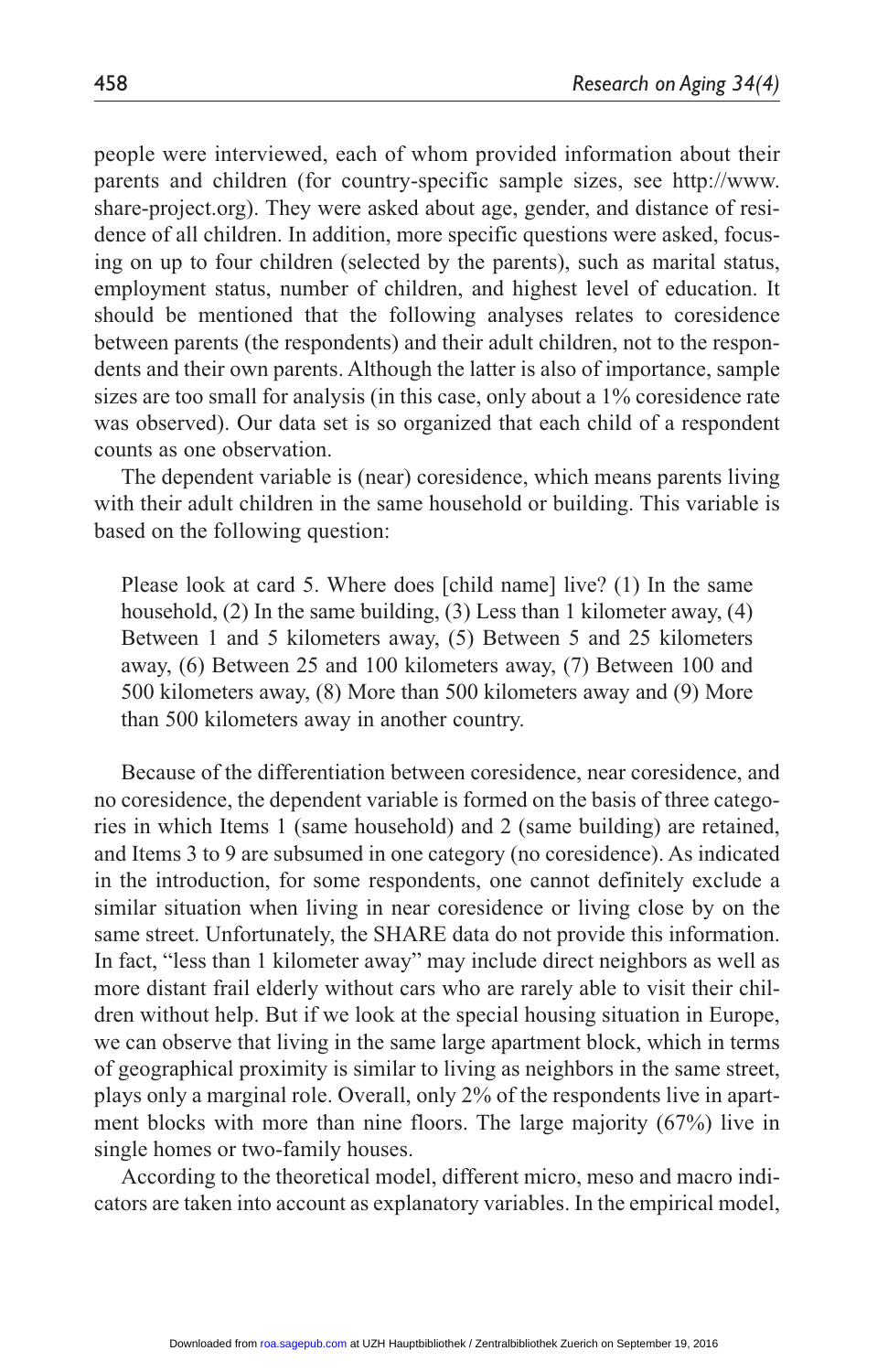variables are first included that indicate *opportunities and needs of children*. Employment status and the individual level of education are included in the multivariate estimations indicating the child's opportunity to move out. Six dummy variables are incorporated for employment status, which distinguish between employment, in education, unemployment, (early) retirement, economic inactivity (homemaker), and a residual category. The levels of education are recorded in accordance with the International Standard Classification of Education (ISCED) and assigned to three categories that indicate low (ISCED 1), intermediate (ISCED 2), and high (ISCED 3) levels of education (see Organisation for Economic Co-operation and Development, 1999). To avoid "losing" too many cases, people who are still at school and those who state they have other unclassified qualifications are subsumed under ISCED 1. As ISCED reflects the highest educational or vocational degree, university students, for example, are not subsumed under ISCED 1 but under ISCED 2, because they have obtained a university entrance qualification at the upper secondary level.

Second, indicators are included to denote *opportunities and needs of parents (respondents)*. To indicate the parents' economic opportunity structures, the models also cover income, home ownership, and the number of rooms. Income is generated on the basis of the information provided by the parents on their individual sources of income. The individual types of income are summated and then weighted in accordance with the old Organisation for Economic Co-operation and Development scale with a factor of 1 for the first adult person and 0.7 for a second parent. Because adult children in a household would by definition increase the total income, only the parents' income is taken into account and weighted for need in line with the size of the household on the assumption that no child is present. The income value thus corresponds to the income that would have been available to a household if only the parents were living there. The equivalent household income adjusted for purchasing power is then calculated, and the logarithm is finally applied to minimize outlier effects. As additional indicator, note is also made of whether the parental home is owner occupied or not. Another indicator of opportunity structures is the number of rooms of the parental home.

The health of the individual parent is an indicator of a possible need for solidarity, particularly if this parent no longer has a partner. For this purpose, an interaction term is formed from the state of health and the presence of a partner. Health is recorded as the number of limitations on the activities of daily living and instrumental activities of daily living. Activities of daily living cover eating, dressing, personal hygiene, and walking, whereas instrumental activities of daily living include shopping, preparing meals, housekeeping,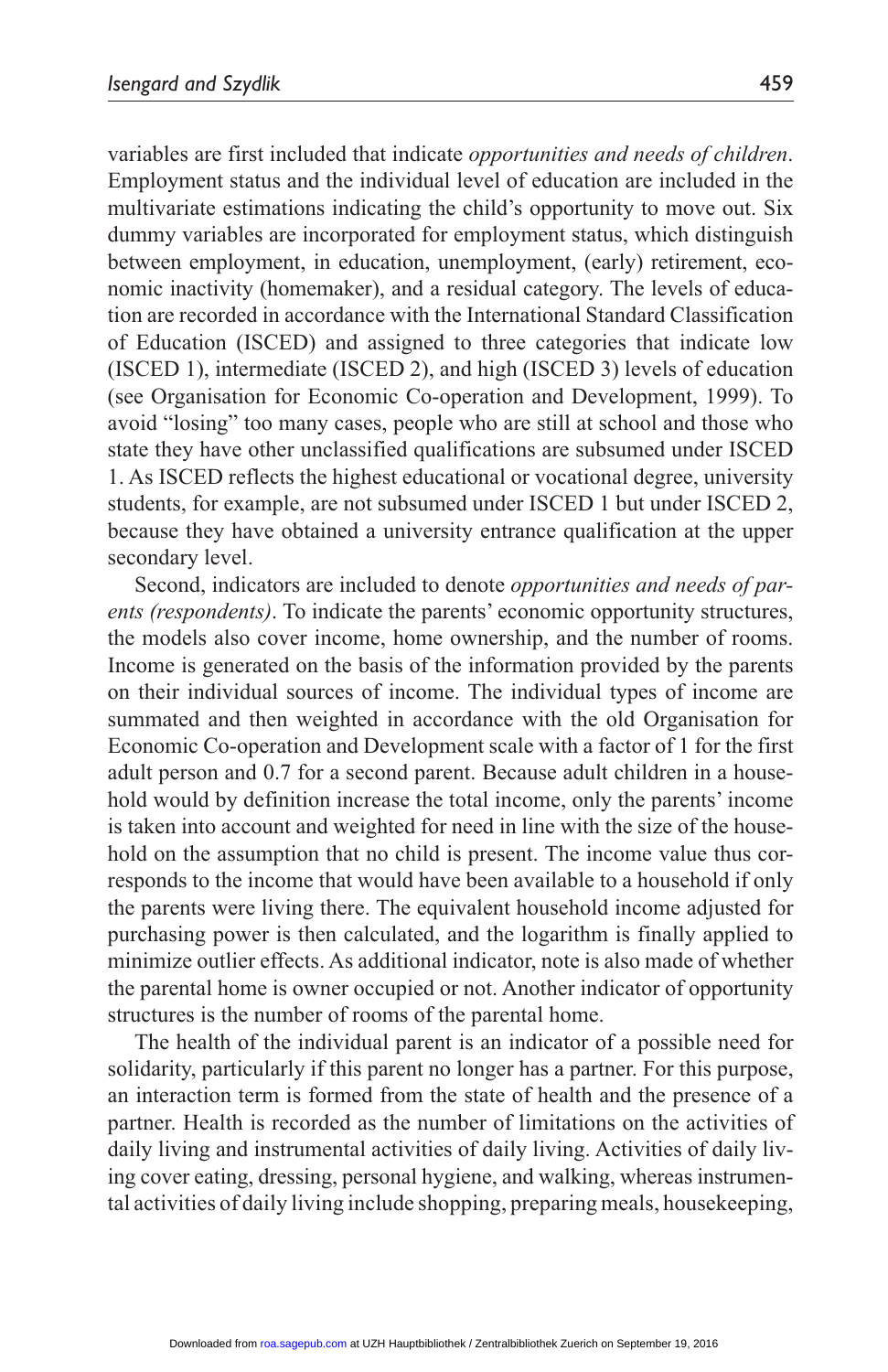and dealing with financial matters. Overall, the indicator ranges between 0 (no help needed) and 26 (needy on all points). Although "number of limitations (single parent)" is the main effect for persons without a partner, the interaction term described as "number of Limitations × Partner" indicates whether the influence of limitations on coresidence differs for people living in a partnership and without a partner. "Number of limitations (with partner)" reflects the main effect for parents living in a partnership. We also consider the mean age of both parents in the household (ranging from 37 to 101 years, each with very few cases, with a mean of 67.1 years), which is incorporated as linear and squared. If only one parent is available, the mean age corresponds to the age of the respondent. After controlling for health and associated restrictions, the remaining age effect may provide an indicator of the possible need for emotional closeness due to increasing loneliness in older age (see the corresponding theoretical arguments in the previous chapter). We also take into account whether the household has a migration background. The parental home is categorized as a household with a migration background if at least one parent claims to have been born in another country or does not possess the nationality of the country of residence.

Third, *family structures* are included in the model; in other words, consideration is given to whether the parents have additional children, the child is in a partnership, or whether grandchildren exist. The number of additional children and grandchildren is recorded using four dummy variables. Distinction is made between whether the parents have no other (grand)children, one other (grand)child, two other (grand)children, or three or more other (grand) children. Married children and those who live with a partner are assigned the value 1; those without a partner are given the value 0.

Fourth, *cultural-contextual structures* are taken into account. Two indicators that reflect cultural aspects are the gender and the age of the child. Both the linear and the square terms of the child's age are considered to examine the age trend (which ranges between 18 and 82 years, with a mean of 38 years; only adult children are considered). The size of the community of residence is also included and recorded on the basis of one of the generated SHARE variables, with a distinction made between small towns and rural areas on one hand, and (big) cities on the other. Besides gender, age, and size of residence that explain cultural-contextual differences in countries, a group of indicators is considered for the differences between countries. For this purpose, 11 country dummies are used in the statistical estimations as well as a set of welfare-state indicators. The latter are social security and family expenditures on one side (measured as the total yearly amount in U.S. dollars, adjusted for purchasing power parity) and two characteristics reflecting the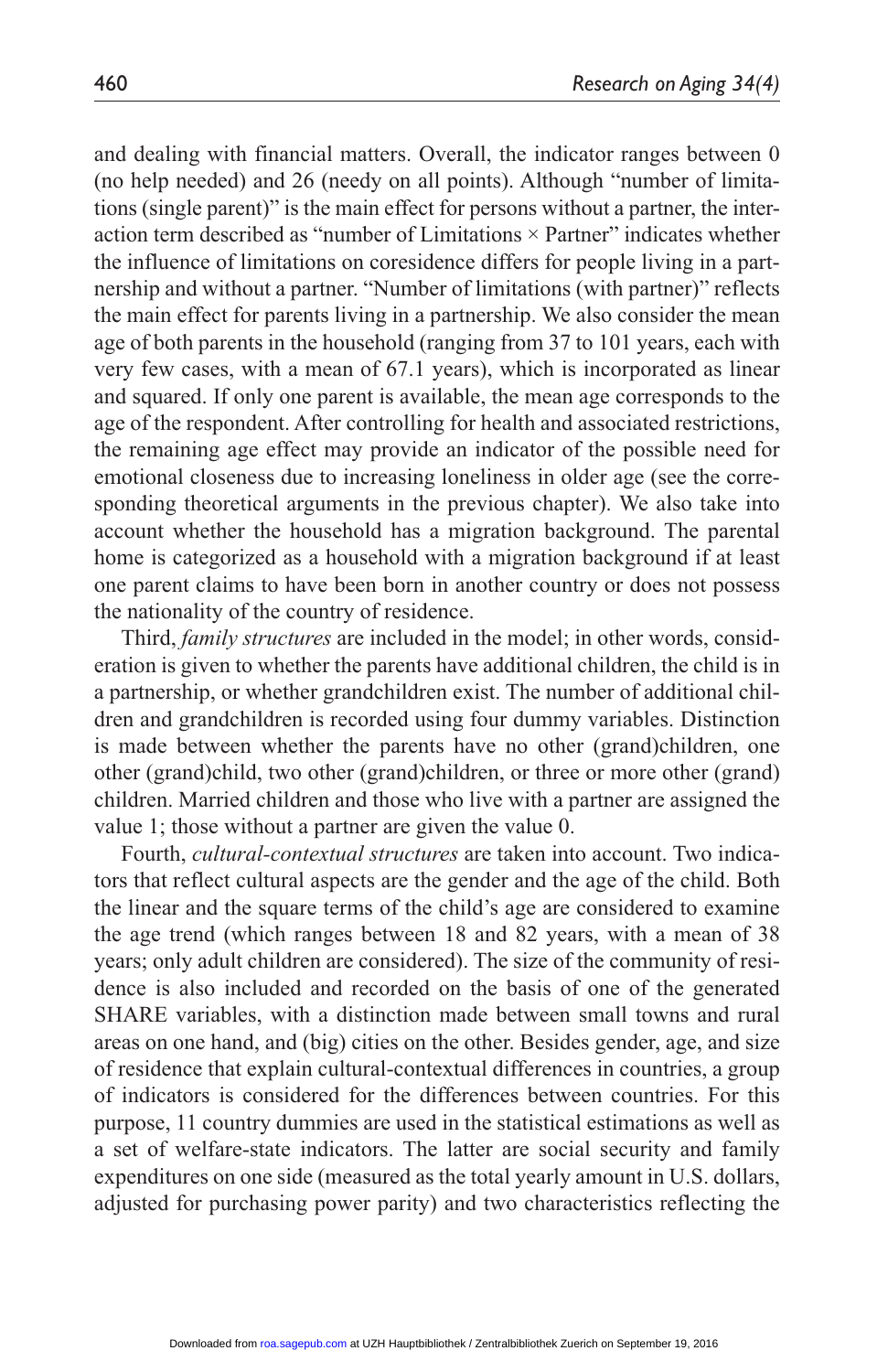incidence of poverty on the other, namely, the poverty rate (new Organisation for Economic Co-operation and Development scale, 60% of median) and a measure of the inequality of income, the Gini coefficient. To examine the effects of these indicators for each macro-variable, a single multinomial logit model is determined, which comprises all indicators of the model presented in Table 1 (except country dummies).

To analyze the difference between coresidence, near coresidence, and no coresidence, multinomial logit models with robust standard errors correcting for the clustered data structure were estimated (see Greene, 2003). The probability of the occurrence or nonoccurrence of (near) coresidence is estimated as a function of the explanatory variables. The model specifications include mainly independent variables that are linked by addition. Because some characteristics may be linked multiplicatively, we also include an interaction term (for details, see Ai & Norton, 2003). In our case, the "number of limitations" (single parent)" and the "number of limitations (with partner)" reflect the main effects, while the interaction term indicates whether the influence of the health status is different for people with a partner in contrast to those without a partner.

Testing for multicollinearity between individual and country level variables shows no problems, because we decided to estimate a separate model for each macro indicator. The variance inflation factor values are mostly around 1, with the exception of (a) age effects for parents and children, indicating an expected correlation between these indicators, and (b) the income variable, which is not surprisingly correlated with education.

#### **Results**

#### *Patterns of Coresidence*

Coresidence between parents and their adult children is not uncommon in contemporary European societies, although it differs in extent depending on the specific countries (Figure 1). A first glance at the rates of coresidence reveals that far fewer adult children live with their parents in northern than in southern Europe. For example, in Italy and Greece, just less than 30% of all adult children live with their parents, whereas, by contrast, this applies to only 5% in Sweden and 4% in Denmark. In southern European countries, particularly in Italy and Greece as well as in the German-speaking European countries of Germany, Austria, and Switzerland, near coresidence, that is, living under one roof but in separate apartments, is not a rare phenomenon. By contrast, this form of living situation hardly plays a role in Sweden or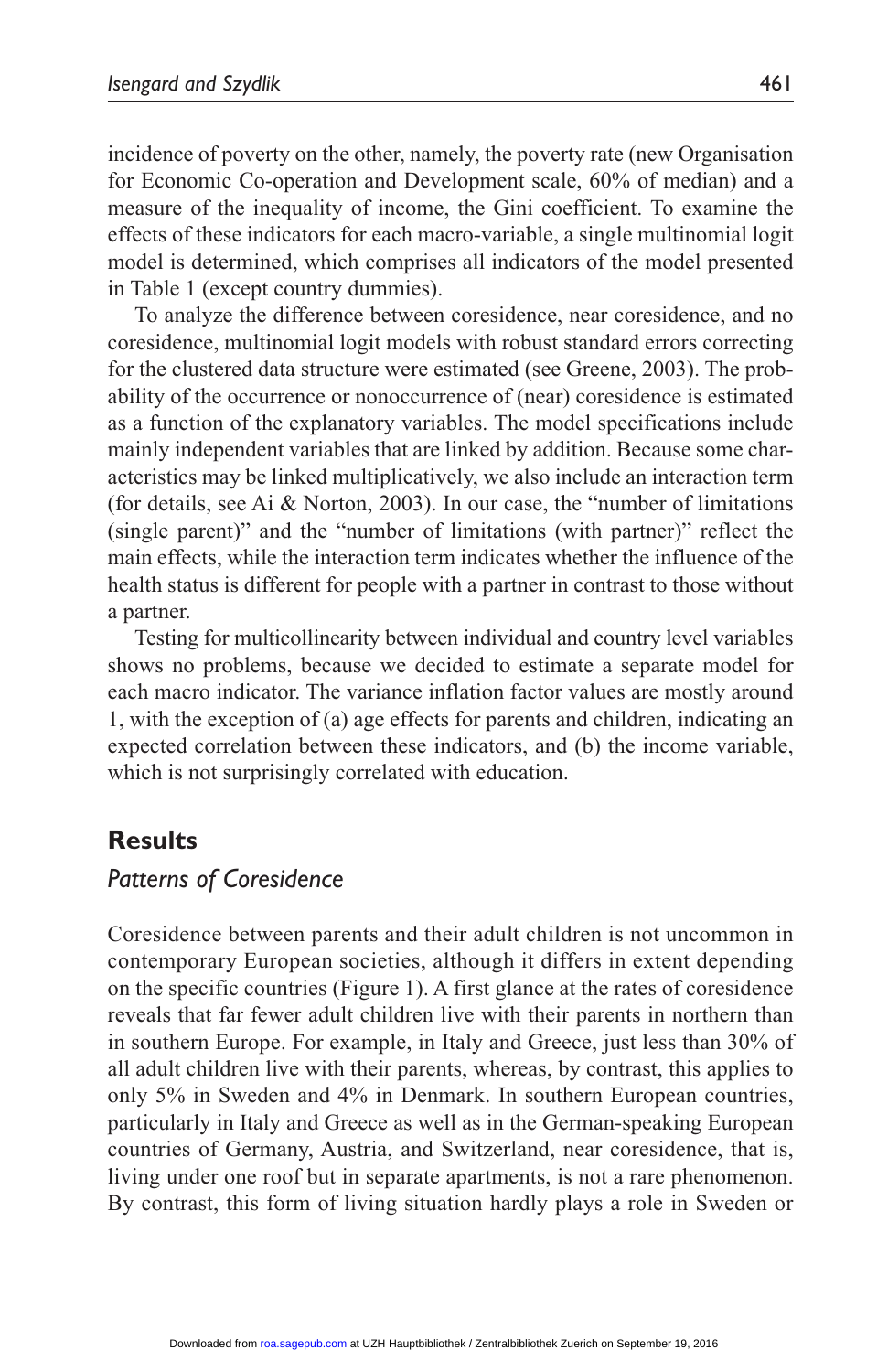|                                            | Near Coresidence |      | Coresidence    |      |
|--------------------------------------------|------------------|------|----------------|------|
| Variables                                  | B                | SE B | B              | SE B |
| Opportunity and need structures of child   |                  |      |                |      |
| Labor force status (employment)            |                  |      |                |      |
| In education/apprenticeship                | 0.24             | 0.19 | $0.29***$      | 0.07 |
| Unemployed                                 | $0.28^{+}$       | 0.14 | $0.70***$      | 0.08 |
| (Invalidity) pension                       | 0.16             | 0.19 | $0.59***$      | 0.14 |
| Homemaker                                  | $-0.02$          | 0.11 | 0.15           | 0.16 |
| Other                                      | 0.12             | 0.28 | $0.62**$       | 0.13 |
| Education according to ISCED (middle)      |                  |      |                |      |
| Low                                        | $-0.20*$         | 0.08 | $0.25***$      | 0.06 |
| High                                       | $-0.59**$        | 0.08 | $-0.56**$      | 0.06 |
| Opportunity and need structures of parents |                  |      |                |      |
| (respondent)                               |                  |      |                |      |
| Income                                     |                  |      |                |      |
| Linear                                     | 0.24             | 0.41 | 0.35           | 0.24 |
| Quadratic                                  | $-0.02$          | 0.02 | $-0.02^{+}$    | 0.01 |
| Proprietary (no)                           |                  |      |                |      |
| Yes                                        | $0.99**$         | 0.11 | $0.21***$      | 0.07 |
| Number of rooms                            | $-0.21**$        | 0.03 | $0.17**$       | 0.02 |
| Health (ADLs + IADLs)                      |                  |      |                |      |
| Number of limitations (single parent)      | $-0.01$          | 0.02 | $0.09**$       | 0.03 |
| Number of Limitations × Partner            | $-0.02$          | 0.03 | $-0.08*$       | 0.03 |
| Number of limitations (with partner)       | $-0.03$          | 0.02 | 0.01           | 0.02 |
| Age, mean                                  |                  |      |                |      |
| Linear                                     | $0.13**$         | 0.05 | 0.02           | 0.04 |
| Ouadratic                                  | $-0.00^{+}$      | 0.00 | 0.00           | 0.00 |
| Migration background (no)                  |                  |      |                |      |
| Yes                                        | 0.04             | 0.11 | $0.22**$       | 0.08 |
| Family structures                          |                  |      |                |      |
| Additional children (none)                 |                  |      |                |      |
| ı                                          | $-0.34**$        | 0.09 | $-0.37**$      | 0.08 |
| $\overline{2}$                             | $-0.70**$        | 0.10 | $-0.52**$      | 0.08 |
| 3 and more                                 | $-0.95**$        |      | $0.12 -0.71**$ | 0.09 |
| Cohabitation/marriage of child (no)        |                  |      |                |      |
| Yes                                        | $-0.55**$        | 0.08 | 2.90**         | 0.08 |
|                                            |                  |      |                |      |

#### **Table 1.** Rates of Coresidence

*(continued)*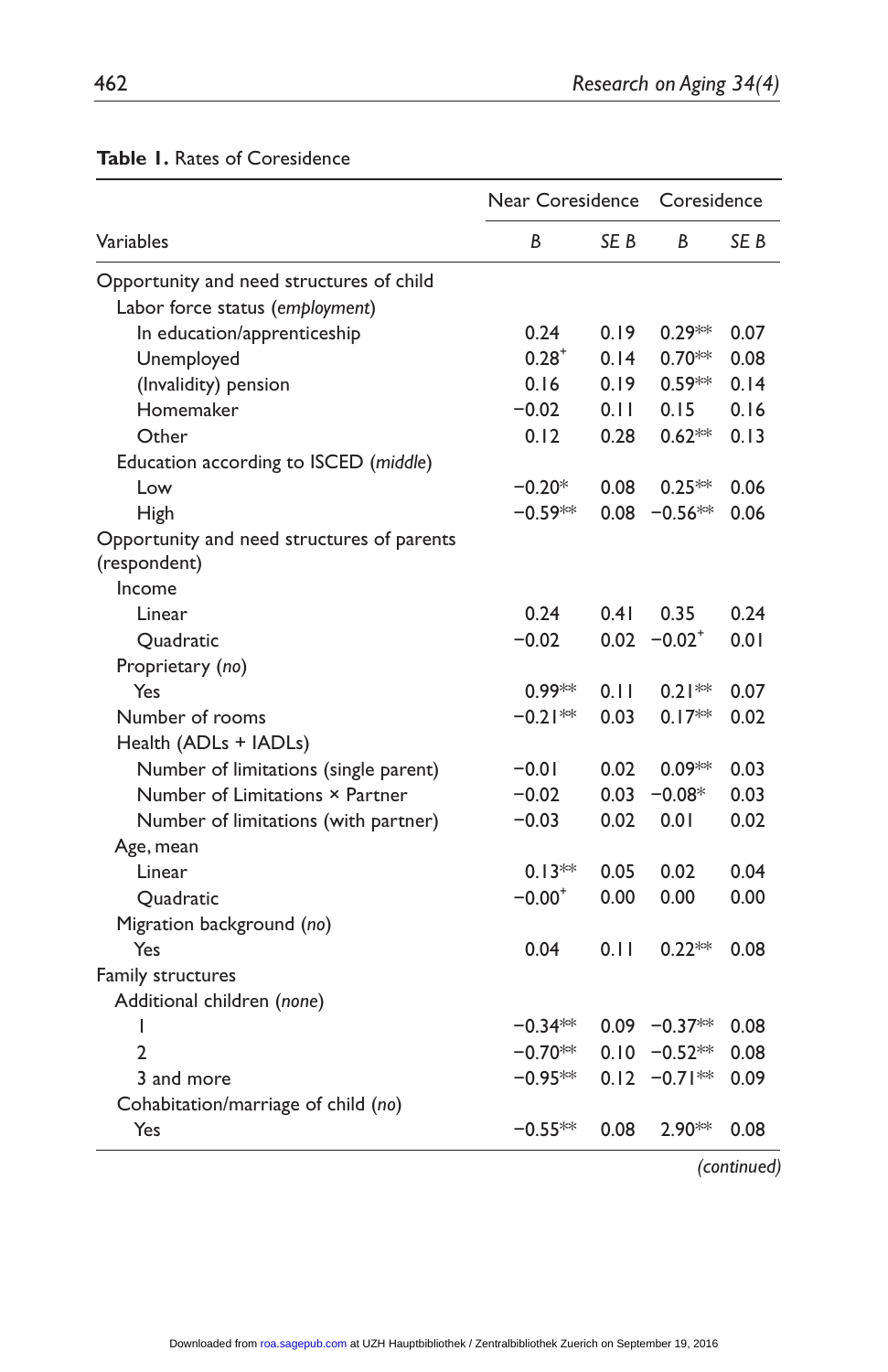|  | Table I. (continued) |  |
|--|----------------------|--|
|  |                      |  |

|                                               | Near Coresidence Coresidence |      |                           |      |  |
|-----------------------------------------------|------------------------------|------|---------------------------|------|--|
| Variables                                     | B                            | SE B | <sub>B</sub>              | SE B |  |
| Grandchildren (none)                          |                              |      |                           |      |  |
|                                               | 0.16                         |      | $0.10 - 1.13**$           | 0.10 |  |
| $\mathfrak{p}$                                | $0.35***$                    |      | $0.10 - 1.34**$           | 0.11 |  |
| 3 and more                                    |                              |      | $0.33***$ 0.12 $-1.32***$ | 0.17 |  |
| Cultural-contextual structures                |                              |      |                           |      |  |
| Gender (daughter)                             |                              |      |                           |      |  |
| Son                                           | $0.18**$                     | 0.06 | $0.32**$                  | 0.04 |  |
| Age of child                                  |                              |      |                           |      |  |
| Linear                                        | $-0.05^{+}$                  | 0.06 | $-0.35**$                 | 0.02 |  |
| Quadratic                                     | 0.00                         | 0.00 | $0.00**$                  | 0.00 |  |
| Area of building (small towns and rural area) |                              |      |                           |      |  |
| (Big) city                                    | $-0.16*$                     | 0.07 | $-0.17**$                 | 0.05 |  |
| Constant                                      | $-8.08**$                    | 2.22 | $3.28*$                   | 1.54 |  |
| n                                             | 34,480                       |      |                           |      |  |
| Pseudo- $R^2$                                 | .42                          |      |                           |      |  |
| Log likelihood initial value                  | $-20,182.77$                 |      |                           |      |  |
| Log likelihood final value                    | -11,673.98                   |      |                           |      |  |

Source: Survey of Health, Ageing and Retirement in Europe 2004 Release 2.1; authors' own calculations.

Note: Model also controlling for countries. Reference categories are in italics. Significance levels for the main effect "number of limitations (with partner)" are calculated on the basis of post hoc probing (see Aiken & West, 1991, pp. 14ff.).

 $p^+p$  < .10. \* $p$  < .05. \*\* $p$  < .01.

Denmark or in the Netherlands, Belgium, and France, although the total rate of coresidence in these countries follows the western European pattern.

Against this background, we must bear in mind that next to individual or familial structures, the specific housing market in different countries will also determine coresidence. Especially in countries with more large apartment blocks, near coresidence is more likely than in countries (such as the northern ones) with housing cultures more strongly marked by small, individually separate homes. It can be assumed that country-specific public subsidies for new housing and traditional architectural features, such as in-law suites or two-family homes, also play a major role.

#### *Determinants of Coresidence*

To find out what affects coresidence in a European comparison, this section investigates the determinants with the aid of multinomial regression models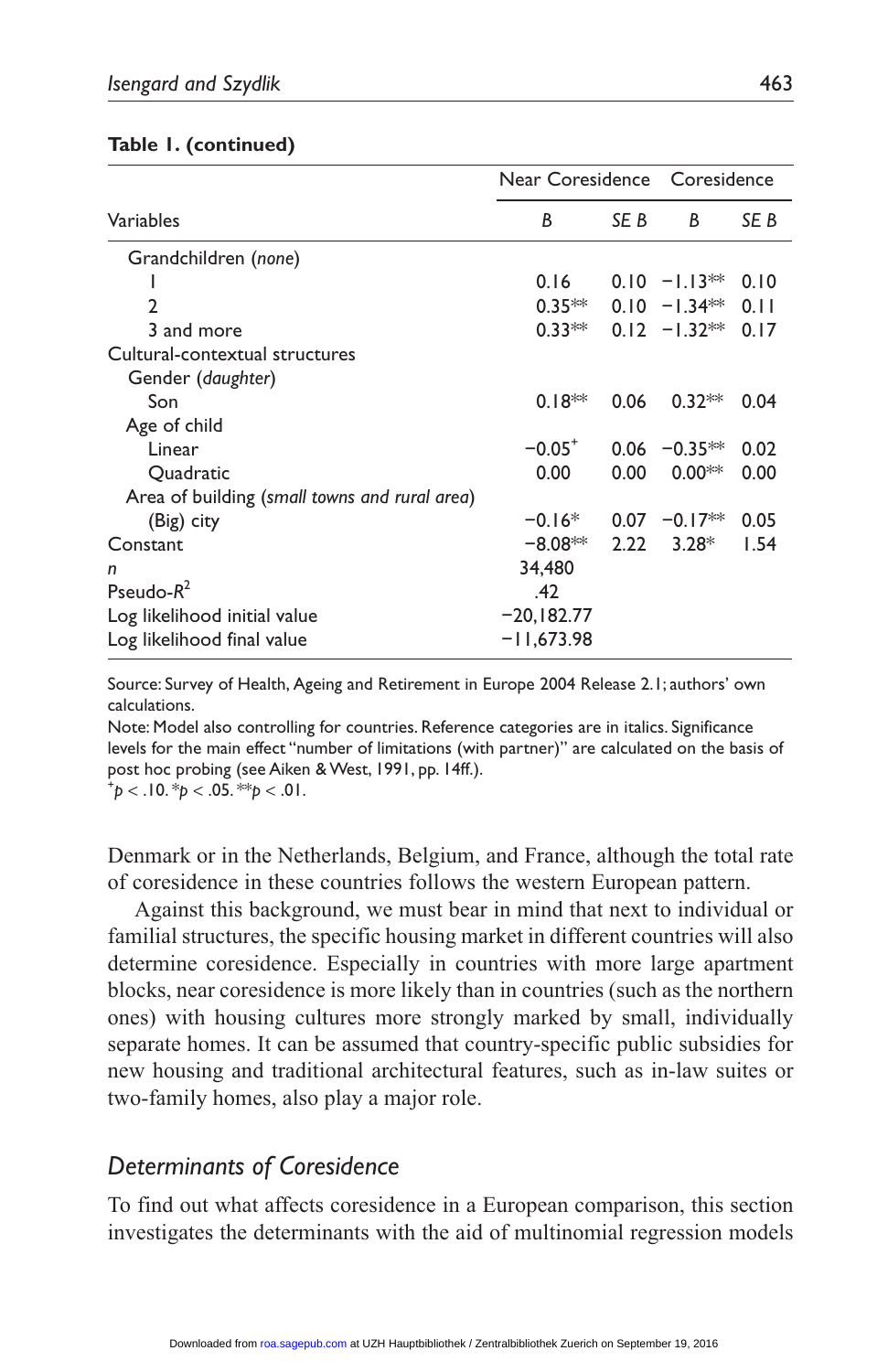

#### **Figure 1.** Multinomial Logit Model: Determinants of Coresidence Source: Survey of Health, Ageing and Retirement in Europe, Release 2.1; authors' own calculations (weighted).

Note: All children over 18 years (n = 36,928). AT = Austria;  $BE = Belgium$ ; CH = Switzerland;  $DE =$  Germany;  $DK =$  Denmark;  $ES =$  Spain;  $FR =$  France;  $GR =$  Greece;  $IT =$  Italy;  $NL =$ Netherlands:  $SF = Sweden: Ø = overall mean$ .

and discusses the relationship between individual, familial, and culturalcontextual determinants and (near) coresidence. Furthermore, separate analyses for each country (not presented here) show that the indicators (with few exceptions) are very similar in all countries not only in terms of direction but also in size. Table 1 features a model that includes not only individual opportunity and need structures of the adult children and their parents but also family structures and cultural-contextual indicators, such as gender, age of child, area of building, and countries (latter effects shown in Table 2). In a next step, avoiding multicollinearity, single multinomial logit models are estimated for each macro indicator while controlling for individual and family structures to investigate the extent to which national differences persist when controlling for individual and family characteristics.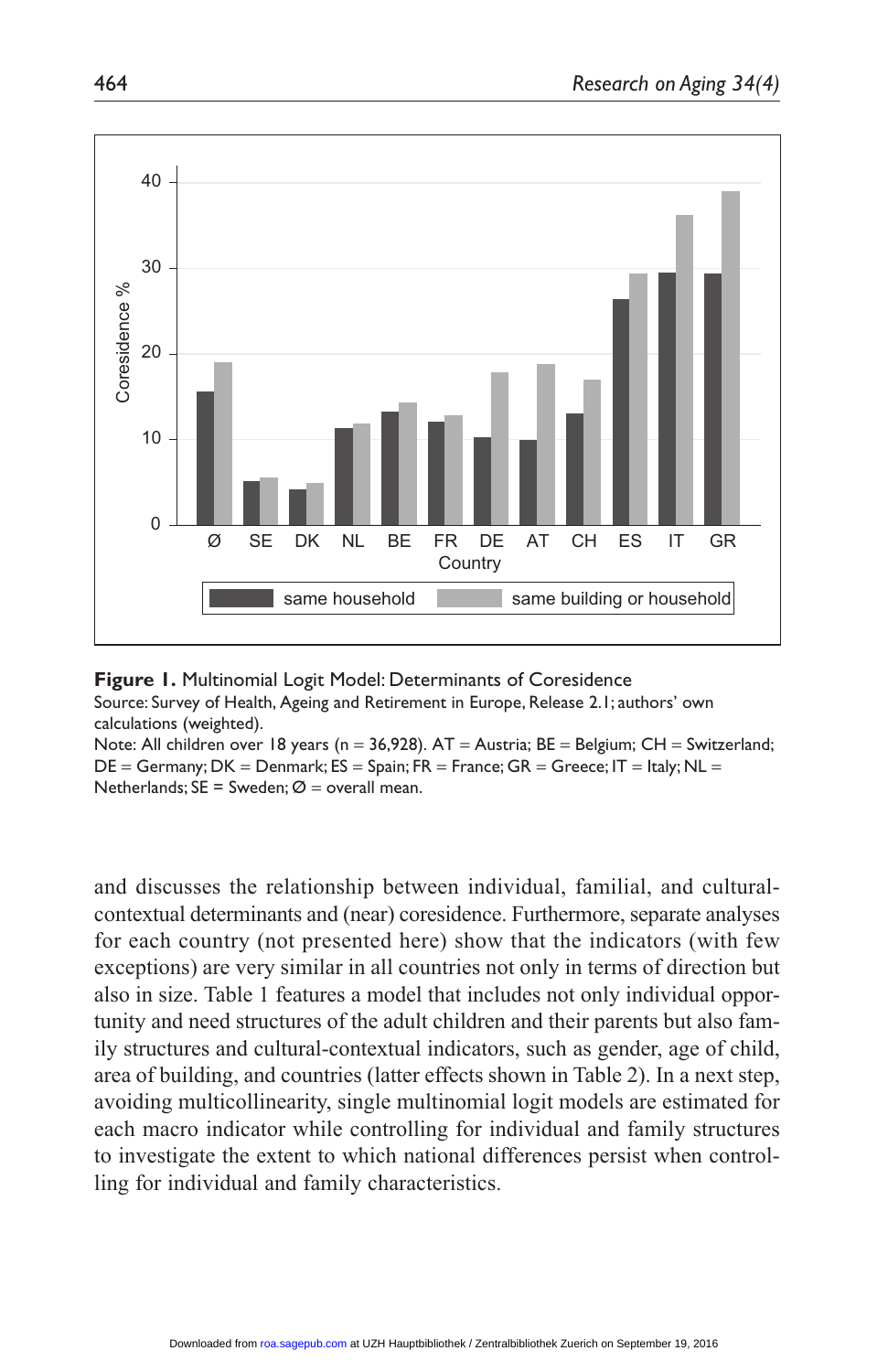|                     |           | Near Coresidence |           | Coresidence |  |
|---------------------|-----------|------------------|-----------|-------------|--|
| Variable            | B         | SE B             | B         | SE B        |  |
| Country (Germany)   |           |                  |           |             |  |
| Denmark             | $-2.27**$ | 0.26             | $-1.27**$ | 0.15        |  |
| Sweden              | $-3.03**$ | 0.27             | $-0.91**$ | 0.12        |  |
| The Netherlands     | $-2.47**$ | 0.26             | 0.13      | 0.11        |  |
| <b>Belgium</b>      | $-2.15**$ | 0.17             | $0.67**$  | 0.10        |  |
| Austria             | 0.09      | 0.11             | $0.34***$ | 0.13        |  |
| Switzerland         | $-0.50**$ | 0.18             | $-0.23$   | 0.14        |  |
| France              | $-2.23**$ | 0.19             | $0.23*$   | 0.11        |  |
| Spain               | $-0.91**$ | 0.15             | $2.15***$ | 0.12        |  |
| <b>Italy</b>        | $-0.03$   | 0.12             | $2.46**$  | 0.11        |  |
| Greece              | 0.16      | 0.12             | $1.94**$  | 0.12        |  |
| Social expenditures | $-0.29**$ | 0.03             | $-0.57**$ | 0.02        |  |
| Family expenditures | $-0.32**$ | 0.02             | $-0.55**$ | 0.02        |  |
| Poverty rate        | $0.19***$ | 0.01             | $0.26***$ | 0.01        |  |
| Gini coefficient    | $0.15**$  | 0.09             | $0.25**$  | 0.07        |  |

**Table 2.** Multinomial Logit Models: Cultural-contextual Differences in Europe  $(n = 34,480)$ 

Source: Survey of Health, Ageing and Retirement in Europe 2004 Release 2.1; authors' own calculations.

Note: Models controlling for all independent variables presented in Table 1. Reference category is in italics.

 $*_{p}$  < .05.  $*_{p}$  < .01.

The first two indicators, employment status and level of education, denote individual opportunity structures and the needs of an adult child (see Table 1). The results confirm previous research and show that economic necessity (e.g., vocational training or unemployment) leads to children living with their parents in a common household much more frequently. However, employment status hardly has any effect on near coresidence; the only exception is unemployment, when children live more frequently in the same building as their parents. The individual level of education is not only an indicator of opportunities but also of greater geographical mobility. Accordingly, we observe that the higher educated live with their parents much less frequently than persons with intermediate education (for both types of coresidence), while the less educated do so significantly more often in a narrow form of coresidence. All in all, we can confirm that the better the child's opportunity structure, the less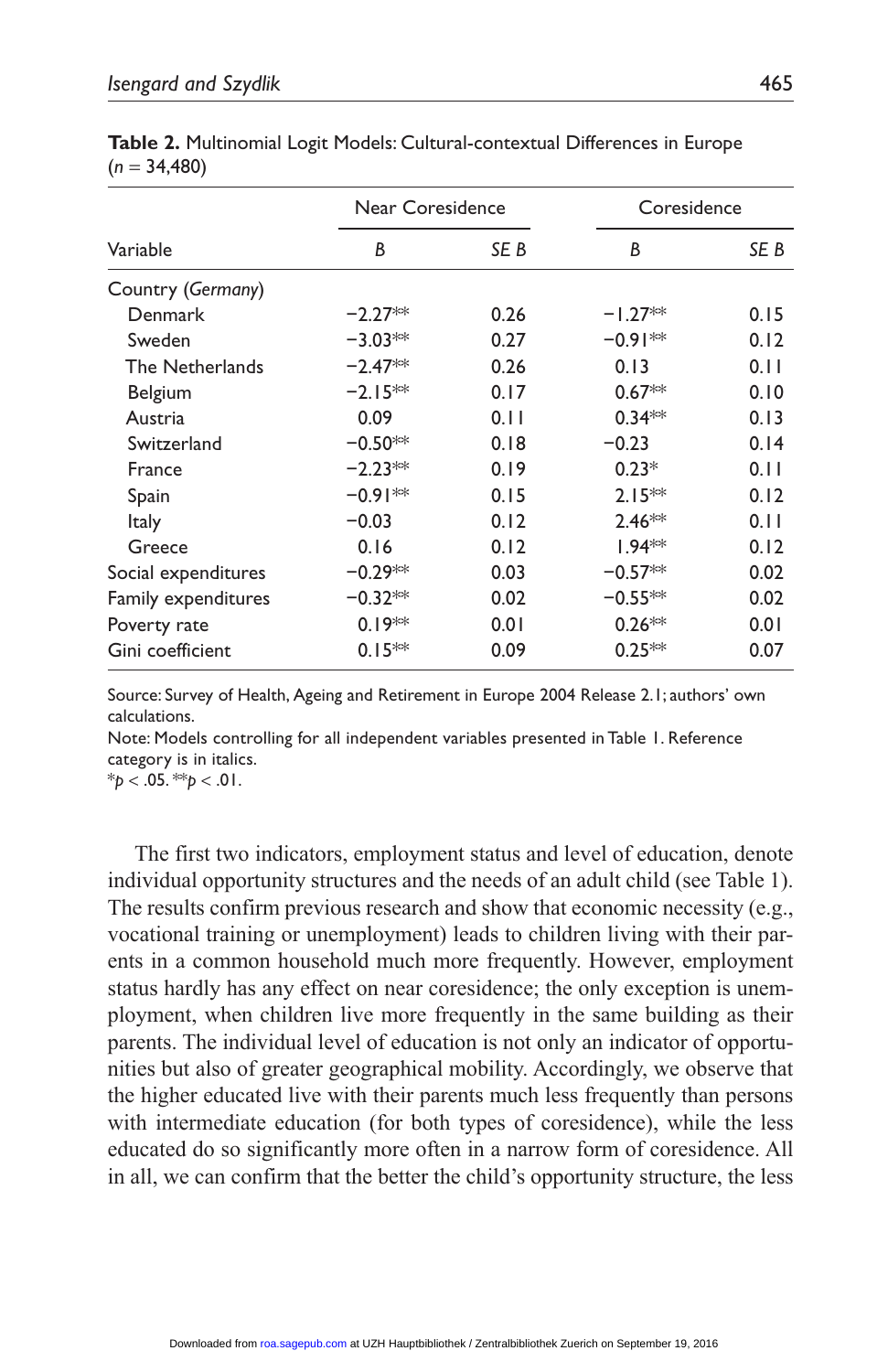coresidence is discerned, but the higher the economic needs, the greater the likelihood of coresidence (Hypothesis 1a). These effects are much weaker for those who live in near coresidence (Hypothesis 1b).

What are the influences of parental (economic) opportunities and needs? As other previous studies have shown, the income of parents has no significant effect on coresidence in our analyses. What is important, however, is whether the parents are homeowners or whether they rent their home. Home ownership encourages coresidence, and this applies not only in the narrow sense but also, to an even greater extent, in the broader sense. It is more than likely that this has at least something to do with the property being a singlefamily home with an integrated apartment facility. The number of rooms also affects the incidence of coresidence. The larger the parental home, the more likely it is that adult children live there. However, if adult children remain in the parental home, a larger apartment is necessary. In this respect, the causal direction is ambiguous. Conversely, near coresidence is less likely to occur as the number of rooms increases; this may be because larger apartments are found more often in single-family homes (although SHARE provides information on the type of building, this variable is not suitable for analysis, because it makes no distinction between one- and two-family homes).

One important indicator predicting the need of the parents for coresidence is the health of the individual. Yet as our empirical analyses show, the state of health is important only in conjunction with a partnership setting. Limitations of health have no effect on near coresidence, irrespective of whether a partner is present. However, an effect on coresidence is discernible in that more restrictions increase the likelihood of coresidence if only one parent is present. In a partnership situation, health restrictions do not entail children living more frequently with their parents. The difference is statistically significant, as the interaction effect shows. Although health problems are often associated with increasing age, we can exclude this connection when controlling for health. Accordingly, parents' age would seem to have no effect on coresidence, health problems aside. Nevertheless, a significant age effect on near coresidence is discernible, underlining the supposition that, as parents get older, near coresidence becomes more likely. The effect possibly reflects an increasing need for child care by grandparents, but it can also be an indicator of isolation and the emotional need for proximity in older age. Migration background tends to make coresidence more frequent but has no influence on near coresidence. When controlling for the economic situation, we can exclude financial reasons and see that different cultural or religious norms might very well be responsible. Overall, regarding the influence of the parents' opportunities and needs on coresidence, Hypothesis 2a can be partly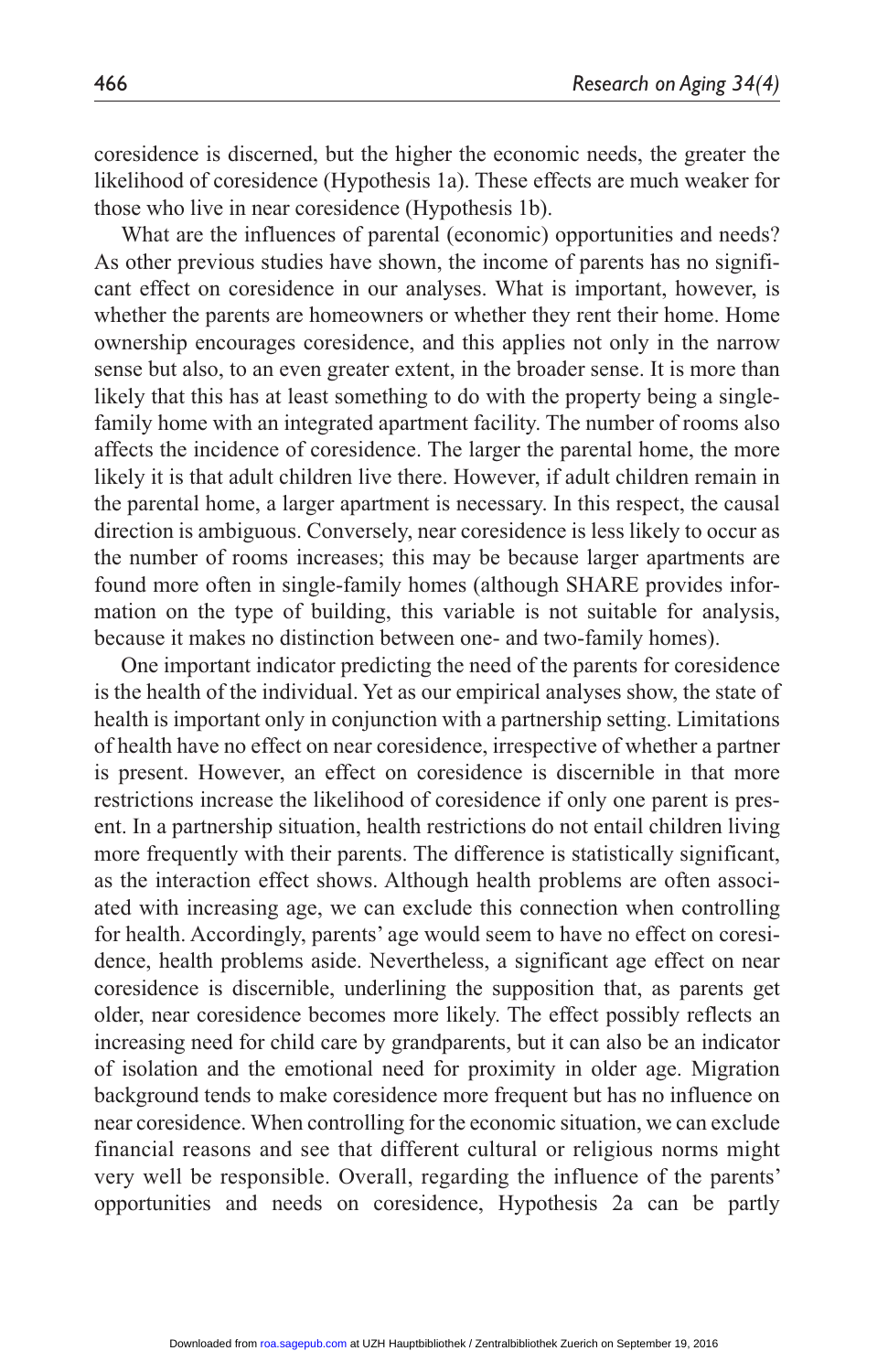confirmed: The income situation plays no role, while home ownership is important and health status is only relevant if there is no partner. In terms of near coresidence, the empirical analysis also supports the assumptions: Particularly home ownership promotes living under one roof (Hypothesis 2b).

Apart from individual characteristics of the child and the parents, family structures also play a role. The number of children influences coresidence: The greater the number of children, the less likely it is with each extra child that they all live together. This applies to both shared accommodation and separate apartments in the same building. Cramped living conditions could be the deciding factor, although it might also be that each individual feels less responsible for the parents, given the prevalence of so many siblings. A partnership of the adult child also plays an important role. In terms of the child, the lifecycle concept means that having a family of one's own is the main indicator of one's housing situation. Whereas a partnership of the child reduces (near) coresidence, the prevalence of grandchildren enhances the probability of near coresidence but diminishes the likelihood of coresidence in the narrow sense. In all, the empirical results clearly show that competing family members, both on the child's side (partnership) and on the parents' side (number of (grand)children), reduce the rate of coresidence of parents and their adult children (confirming Hypothesis 3a) with the exception of near coresidence if there are two or more grandchildren. In the latter case, parents and children more often live in near coresidence (Hypothesis 3b), which may enable the grandparents to help cover the potential need for child care more easily.

Finally, cultural-contextual structures are considered. In contrast to daughters, sons show a greater tendency to live with their parents, this effect being more pronounced for the narrow definition of coresidence. The age of the child is another important factor: The probability of coresidence in a single household declines significantly with increasing age. This confirms the assumptions of the lifecycle concept, according to which moving into one's own apartment is a "normal" step in the life course and coresidence of parents and their children "automatically" becomes less frequent as people age. This corresponds with childbearing and marriage and also with age norms. The age when coresidence ceases to decline and starts to rise again can be calculated (see above). The calculation of this turning point shows that adult children tend to live less frequently with their parents until the age of 54 years; thereafter, there is a greater probability of coresidence. One reason for this could be that from this age on, children take in their parents, who by this time are usually aged 70 and older.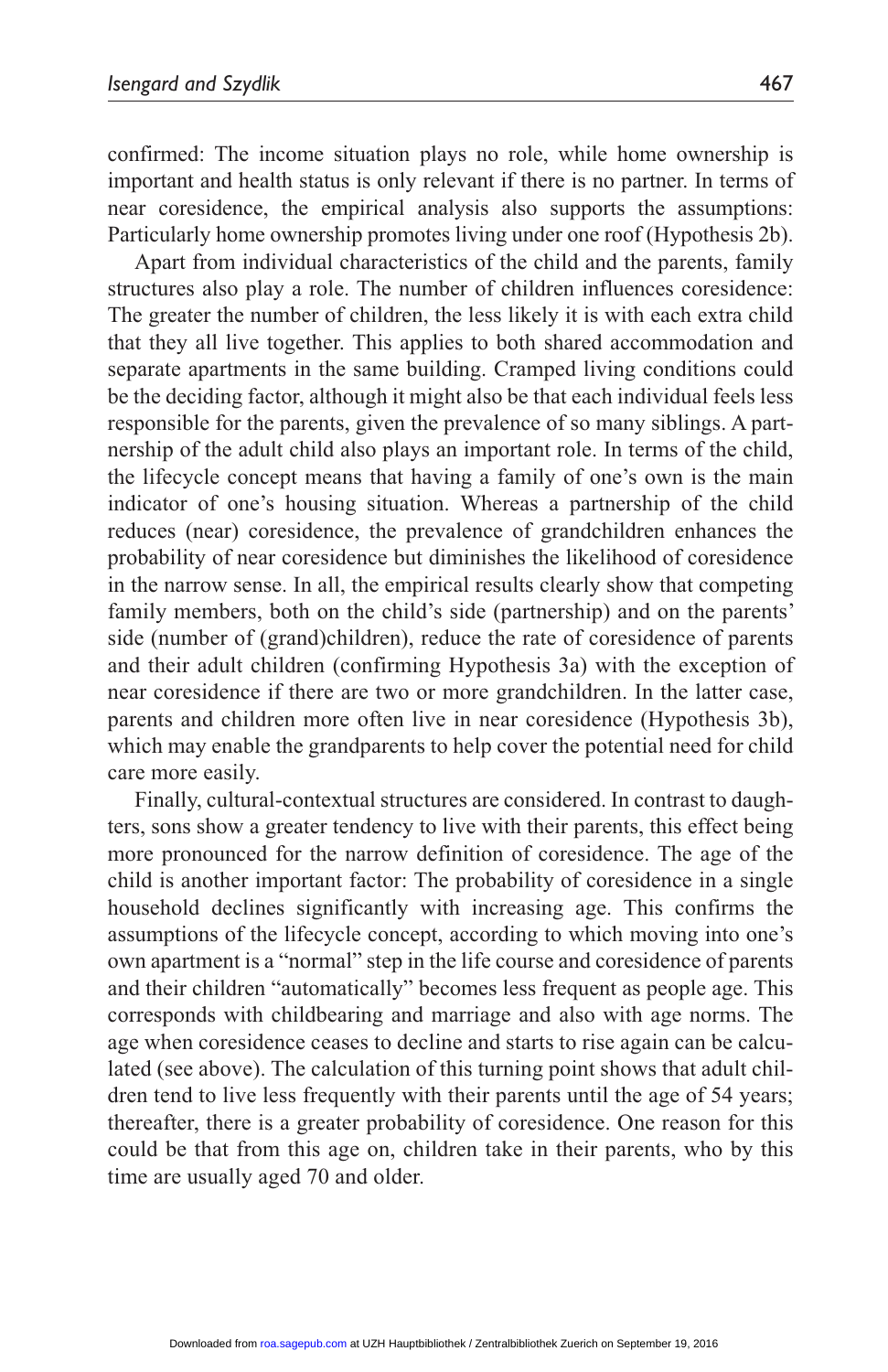Living in towns and urban areas makes coresidence between parents and their adult children less probable in comparison with more rural areas. An opposite effect is also conceivable, as it can be assumed that children from rural areas need to be geographically more mobile than children from urban areas because of better and more job opportunities in cities. Yet on the other hand, living space is often more plentiful in the countryside than in urban areas (more single-family homes). This reduces the need to move into a home or apartment of one's own.

With regard to the cultural-contextual differences between countries, Table 2 illustrates the respective regression coefficients for country dummies and macro-variables while controlling for the characteristics of the model presented in Table 1. Germany is the reference category here because it is a conservative estimator as middle category and embodies comparatively many cases. An important result is the fact that coresidence in Europe steadily increases from north to south. Parents and children live much more frequently together in the south (Greece, Italy, and Spain). The picture is not so clear for near coresidence. In this case, the pattern is interrupted, for in Germany and Austria as well as Italy and Greece, a particularly large number of adult children live in the same building with their parents but in separate apartments.

What are the reasons for these country-specific differences? Empirical evidence shows that welfare state arrangements in conjunction with economic differences at the societal level are important. Controlling for the independent variables presented in Table 1 shows the influence of the macro indicators to be significant. On the whole, the higher the public expenditures in general and for families in particular, the less likely is coresidence (Hypothesis 4a), and the greater the degree of poverty and inequality, the higher are the coresidence rates (Hypothesis 5b). For near coresidence the effects are weaker but also significant and point in the same direction (Hypothesis 4b and 5b). This means a strong welfare state counteracts coresidence in particular because benefits are greater and, to an extent, offset a relatively weak individual economic situation. Moreover, in addition to the individual economic situation, the general economic situation of a region also exerts a strong influence. In countries with greater poverty and more inequality of income, the individual need for coresidence is also higher.

#### **Discussion**

Although coresidence of parents and their adult children is relatively widespread in many western and especially southern European societies, we can observe that in the North, intergenerational coresidence in adulthood seems to be a significantly less frequent way of life. With regard to individual and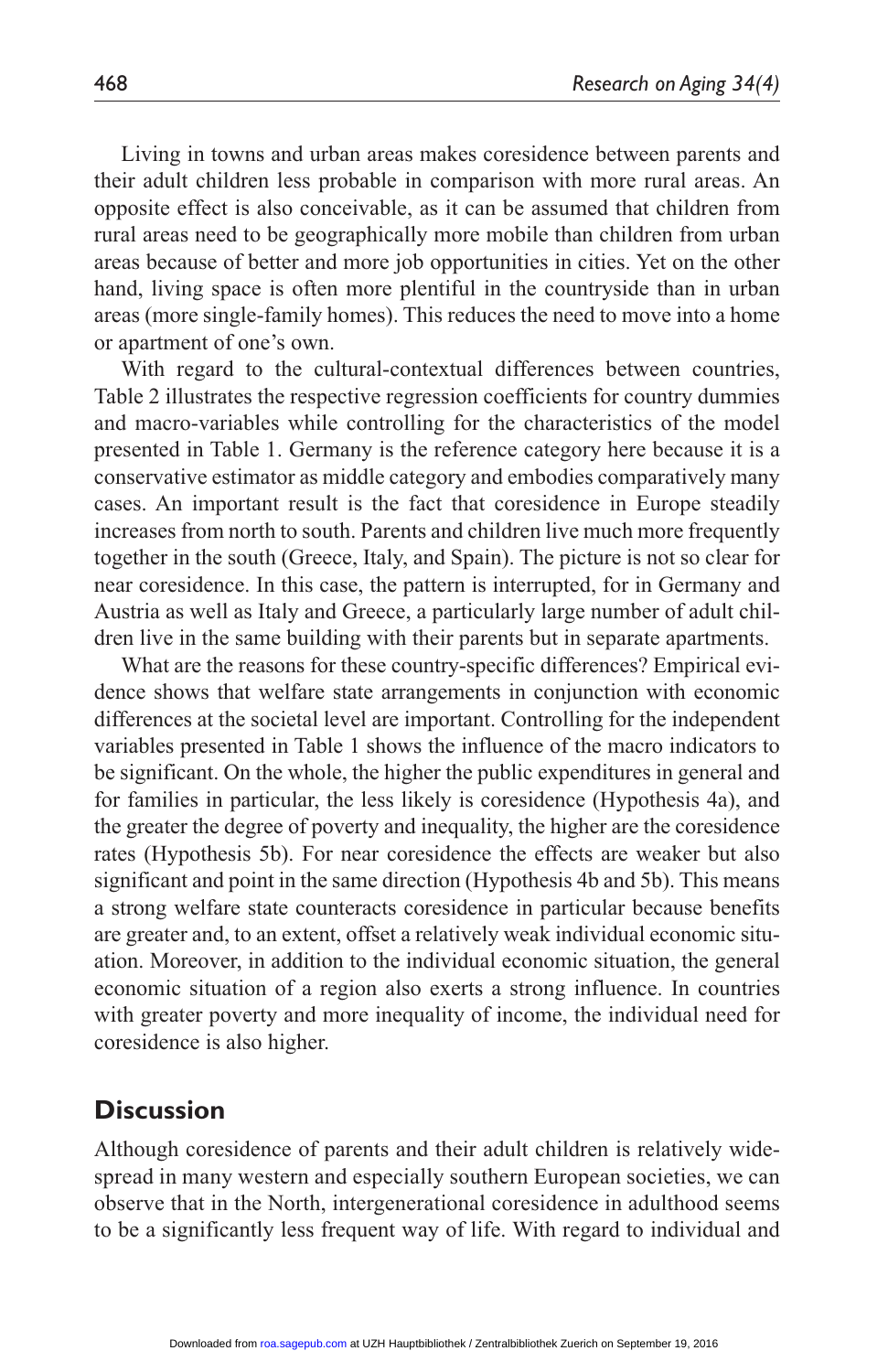family characteristics in Europe, the results of previous empirical analyses can be confirmed; however, most of these relate only to one country. In all, near coresidence reflects relatively similar patterns; in general, it is not so much the needs and opportunities of parents but rather those of the adult children that influence coresidence. Although the patterns of coresidence and near coresidence are on the whole similar, there are also striking differences: (a) Living in a shared household is more common for adult family generations than living in separate apartments in one building. (b) Grandchildren raise the probability of near coresidence but decrease the probability of a shared household with adult children. (c) Economic pressures and necessities are apparently less crucial in the case of near coresidence.

To what extent do social conditions contribute to the coresidence of adult generations? Coresidence can be viewed not only as a reaction to individual and familial contingencies but also to social uncertainties. Accordingly, the European comparison shows that both coresidence and near coresidence are determined to an exceptional degree by macro-structural influences. Not only the individual economic situation is of impact but also the economic standing of the country in general. This result supports the presumption that coresidence is frequently not an opted way of life but that economic pressure and uncertainties are of far greater influence. In the light of this, the overall effect of cultural-contextual structures cannot be overlooked. It is still the individuals themselves and their needs and opportunities that decide whether intergenerational solidarity is required and whether (near) coresidence is necessary or even wanted; however, societal structures obviously also have a substantial influence on the decision.

On the basis of the empirical results, it can be concluded that adult generations living together is an especially important form of family solidarity in cases in which the state takes less responsibility for its citizens. Against this background, it is important to point out that governmental social policies can strongly affect family behavior. Family generations face acute social challenges as processes of economic change, such as globalization and the greater demands for flexibility on employees, lead to increasing uncertainties and greater friction. At the same time, a retrenchment of the welfare state is placing increasing demands on relatives. Elderly parents and adult children thus find themselves having to take responsibility more frequently for one another in many ways.

Summing up, the present study offers insights into the question as to why adult children and their parents do or do not live together in different European countries. Because of data restrictions, however, it is not yet possible to discern whether the child lives in the home of the parents or vice versa. It would hence be helpful if future research would concentrate on differentiating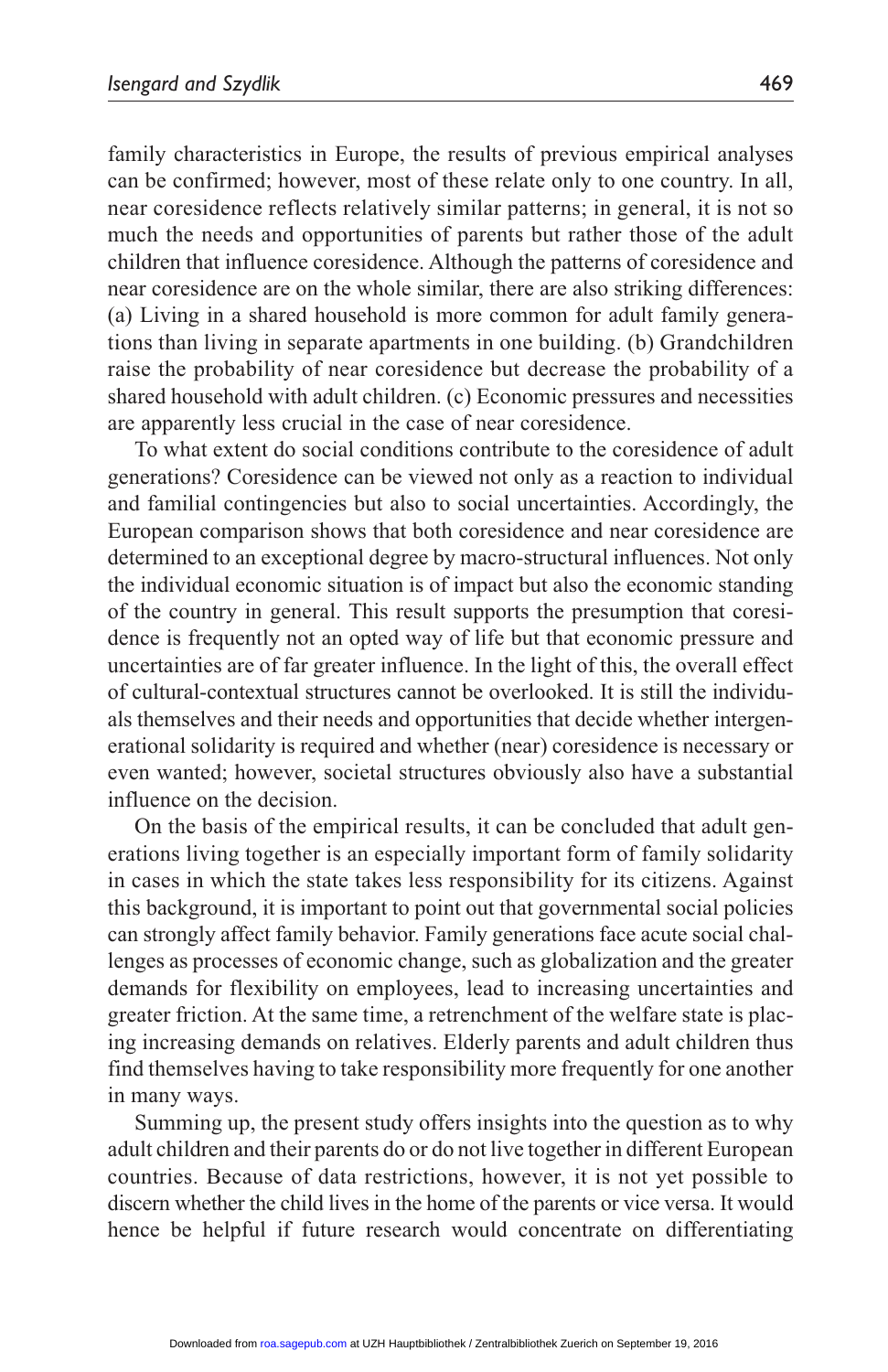between the various types of coresidence at greater depth. Another limitation is the lack of direct information as to why parents and children choose to live together, especially in terms of subjective measures. Further research should focus on emotional closeness (which is not possible with the SHARE data) as a determinant of (near) coresidence, in general, and geographic proximity, in particular, to acquire even more profound insights into the mechanisms of intergenerational living distance.

#### **Acknowledgments**

We are grateful for the very helpful comments received from four anonymous reviewers and from our colleagues of the Research Group AGES (LAbour, GEneration Stratification), Klaus Haberkern, Ronny König, Franz Neuberger, and Tina Schmid, as well as from Martina Brandt, Christian Deindl, and Corinne Igel.

#### **Declaration of Conflicting Interests**

The author(s) declared no potential conflicts of interest with respect to the research, authorship, and/or publication of this article.

#### **Funding**

The author(s) disclosed receipt of the following financial support for the research, authorship, and/or publication of this article. They are very grateful for the support given by the Swiss National Science Foundation. This study uses data from Release 2 of SHARE 2004. The SHARE data collection has been primarily funded by the European Commission through the fifth framework program (project QLK6-CT-2001-00360 in the thematic program Quality of Life). Additional funding came from the U.S. National Institute on Aging (U01 AG09740-13S2, P01 AG005842, P01 AG08291, P30 AG12815, Y1-AG-4553-01 and OGHA 04-064). Data collection in Austria (through the Austrian Science Foundation), Belgium (through the Belgian Science Policy Office), and Switzerland (through BBW/OFES/UFES) was nationally funded. The SHARE data collection in Israel was funded by the U.S. National Institute on Aging (R21 AG025169), by the German-Israeli Foundation for Scientific Research and Development, and by the National Insurance Institute of Israel. Further support by the European Commission through the sixth framework program (projects SHARE-I3, RII-CT-2006-062193, and COMPARE, CIT5-CT-2005-028857) is gratefully acknowledged. For methodological details, see Boersch-Supan and Juerges (2005).

#### **References**

Aassve, A., Billari, F. C., Mazzuco, S., & Ongaro, F. (2002). Leaving home ain't easy: A comparative longitudinal analysis of ECHP data. *Journal of European Social Policy*, *12*, 259-276.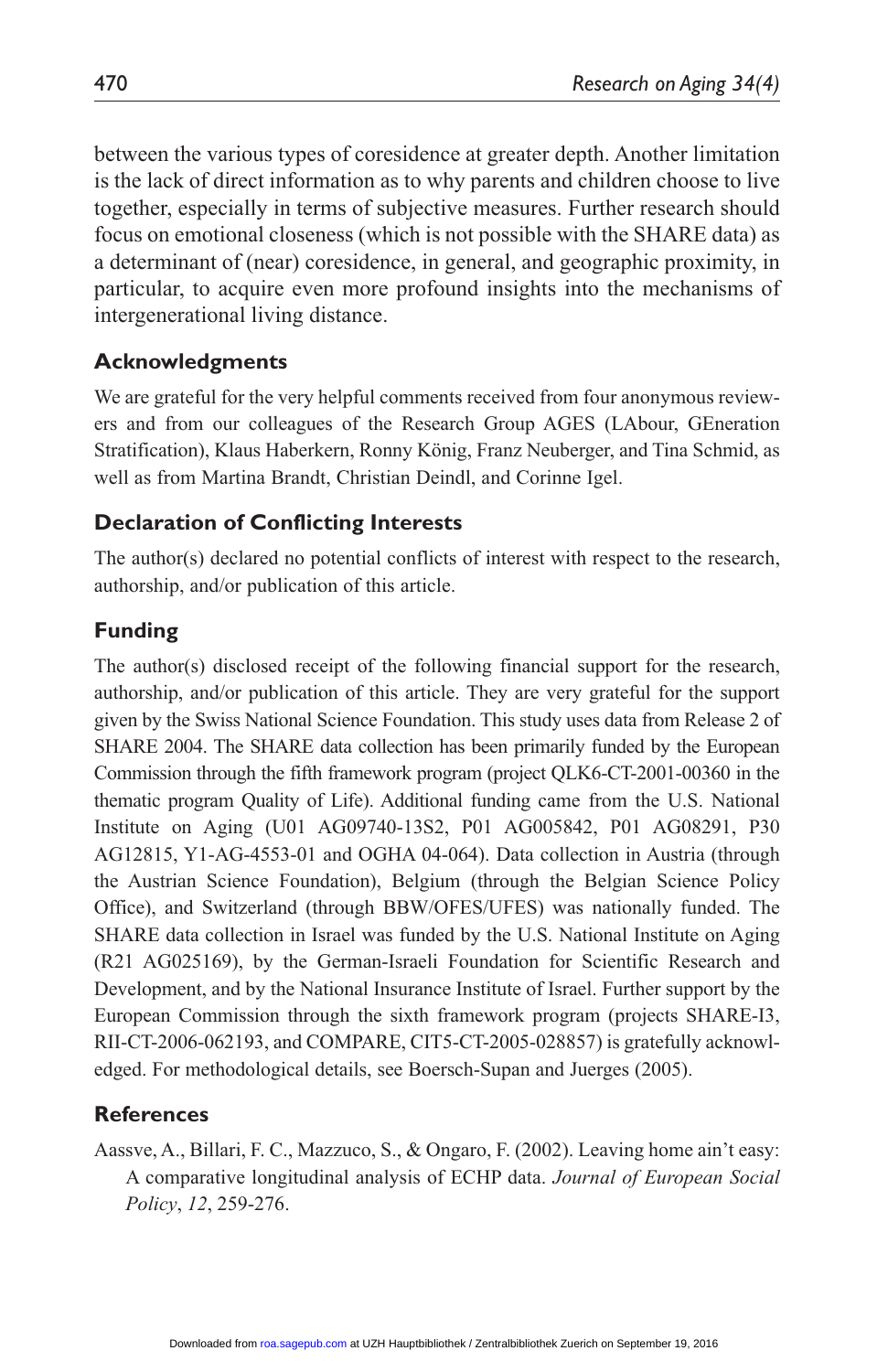- Ai, C., & Norton, E. C. (2003). Interaction terms in logit and probit models. *Economic Letters*, *80*, 123-129.
- Aiken, L., & West, S. G. (1991). *Multiple regression: Testing and interpreting interactions*. Newbury Park, CA: Sage.
- Angel, R., & Tienda, M. (1982). Determinants of extended household structure: Cultural pattern or economic need? *American Journal of Sociology*, *87*, 1360-1383.
- Aquilino, W. S. (1990). The likelihood of parent-child coresidence: Effects of family structures and parental characteristics. *Journal of Marriage and the Family*, *52*, 405-419.
- Aquilino, W. S., & Supple, K. R. (1991). Parent-child relations and parents' satisfaction with living arrangements when adult children live at home. *Journal of Marriage and the Family*, 53, 13-27.
- Attias-Donfut, C. (1997). Family relationships in France: The experience of older people. *Ageing International*, *24*, 32-50.
- Baykara-Krumme, H. (2008). *Immigrant families in Germany: Intergenerational solidarity in later life*. Berlin, Germany: Weißensee-Verlag.
- Bengtson, V. L. (2001). Beyond the nuclear family: The increasing importance of multigenerational relationships in American society. *Journal of Marriage and Family*, *63*, 1-16.
- Billari, F. C., & Liefbroer, A. C. (2007). Should I stay or should I go? The impact of age norms on leaving home. *Demography*, *44*, 181-198.
- Billari, F. C., Philipov, D., & Baizán, P. (2001). *Leaving home in Europe: The experience of cohorts born around 1960* (MPIDR Working Paper WP 2001-014). Rostock, Germany: MPIDR.
- Boersch-Supan, A., & Juerges, H. (2005). *Health, ageing and retirement in Europe— Methodology*. Mannheim, Germany: Mannheim Research Institute for the Economics of Ageing.
- Brandt, M., Haberkern, K., & Szydlik, M. (2009). Intergenerational help and care in Europe. *European Sociological Review, 25*, 585-601.
- Choi, N. G. (2003). Coresidence between unmarried aging parents and their adult children: Who moved in with whom and why? *Research on Aging*, *25*, 384-404.
- Crimmins, E. M., & Ingegneri, D. G. (1990). Interaction and living arrangements of older parents and their children. *Research on Aging*, *12*, 3-35.
- DaVanzo, J., & Goldscheider, F. K. (1990). Coming home again: Returns to the nest in young adulthood. *Population Studies*, *44*, 241-255.
- de Jong Gierveld, J., & van Tilburg, T. G. (1999). Living arrangements of older adults in the Netherlands and Italy: Coresidence values and behaviour and their consequences for loneliness. *Journal of Cross-Cultural Gerontology*, *14*, 1-24.
- de Valk, H. A. G., & Billari, F. C. (2007). Living arrangements of migrant and Dutch young adults: The family influence disentangled. *Population Studies*, *61*, 201-217.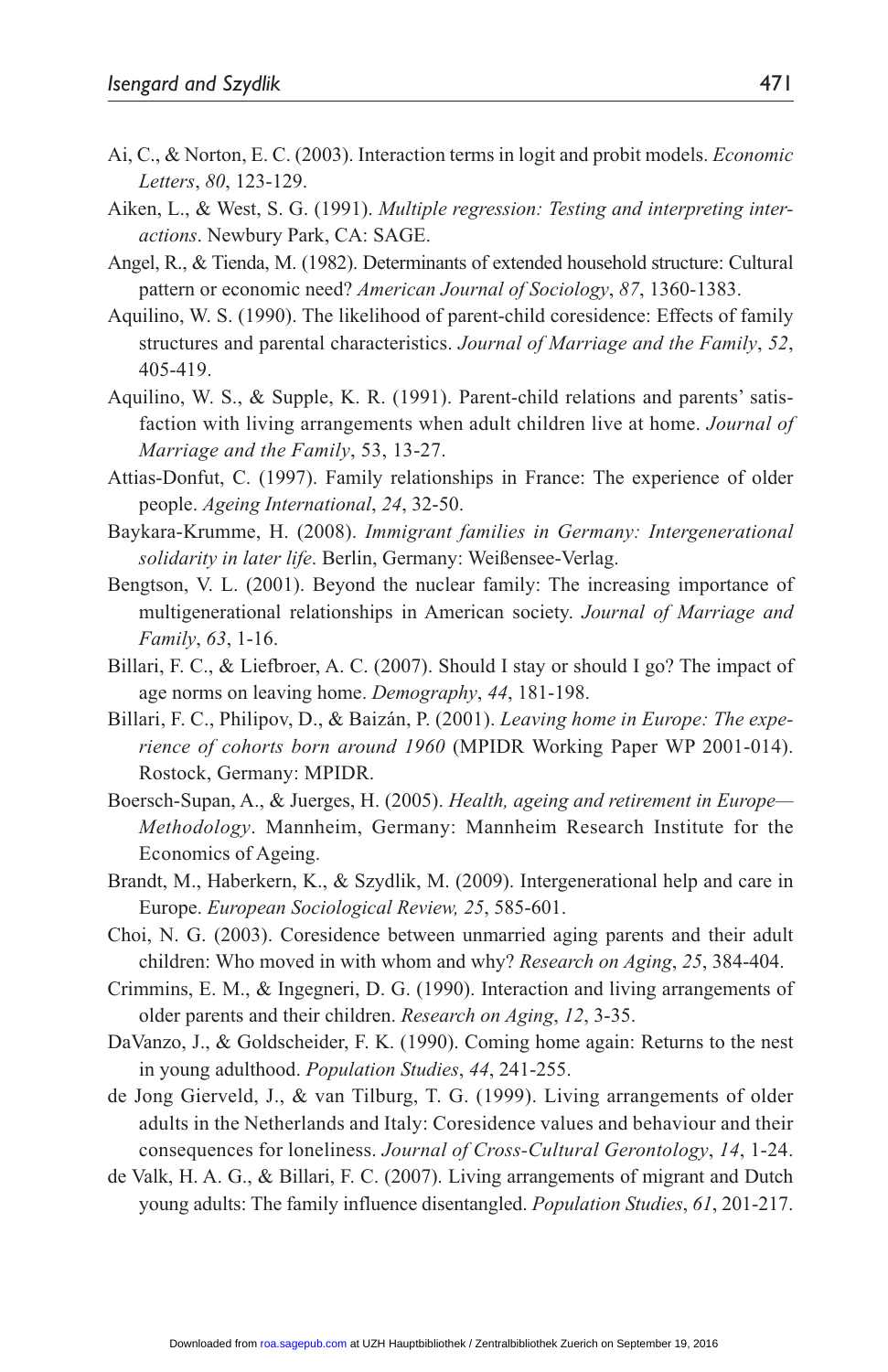- Dykstra, P. A., van Tilburg, T. G., & de Jong Gierveld, J. (2005). Changes in older adult loneliness: Results from a seven-year longitudinal study. *Research on Aging*, *27*, 725-747.
- Ferrera, M. (1997). The uncertain future of the Italian welfare state. *West European Politics*, *20*, 231-249.
- Gianelli, G. C., & Monfardini, C. (2003). Joint decisions on household membership and human capital accumulation of youths: The role of expected earnings and labor market rationing. *Journal of Population Economics*, *16*, 365-385.
- Goldscheider, F. K., & DaVanzo, J. (1989). Pathways to independent living in early adulthood: Marriage, semiautonomy, and premarital residential independence. *Demography*, *26*, 545-563.
- Greene, W. H. (2003). *Econometric analysis*. Upper Saddle River, NJ: Prentice Hall.
- Hank, K. (2007). Proximity and contacts between older parents and their children: A European comparison. *Journal of Marriage and Family*, *69*, 157-173.
- Iacovou, M. (2001). *Leaving home in the European Union* (ISER Working Paper No. 2001-18). Colchester, UK: University of Essex.
- Iacovou, M., & Berthoud, R. (2001). *Young people's lives: A map of Europe*. Colchester, UK: University of Essex, Institute for Social and Economic Research.
- Igel, C., & Szydlik, M. (2011). Grandchild care and welfare state arrangements in Europe. *Journal of European Social Policy*, *21*, 210-224.
- Kalmijn, M., & Saraceno, C. (2008). A comparative perspective on intergenerational support: Responsiveness to parental needs in individualistic and familialistic countries. *European Societies*, *10*, 479-508.
- Kiernan, K. (1999). Cohabitation in Western Europe. *Population Trends*, *96*, 25-32.
- Kim, Y.-S. (2004). What makes family members live apart or together? An empirical study with Japanese panel study consumers. *Kyoto Economic Review*, *73*, 121-139.
- Kohli, M. (2007). The institutionalization of the life course: Looking back to look ahead. *Research in Human Development*, *4*, 253-271.
- Kohli, M., Künemund, H., Motel, A., & Szydlik, M. (2000). Generationenbeziehungen [Intergenerational relationships]. In M. Kohli & H. Künemund (Eds.), *Die zweite Lebenshälfte—Gesellschaftliche Lage und Partizipation im Spiegel des Alters-Survey* [The second half of life—Social position and participation in the mirror of the Retirement Survey] (pp. 176-211). Opladen, Germany: Leske + Budrich.
- Kuijsten, A. C. (1996). Changing family patterns in Europe: A case of divergence? *European Journal of Population*, *12*, 115-143.
- Le Blanc, D., & Wolff, F.-C. (2006). Leaving home in Europe: The role of parents' and children's incomes. *Review of Economics of the Household*, *4*, 53-73.
- Lee, G. R., & Dwyer, J. W. (1996). Aging parent-adult child coresidence: Further evidence on the role of parental characteristics. *Journal of Family Issues*, *17*, 46-59.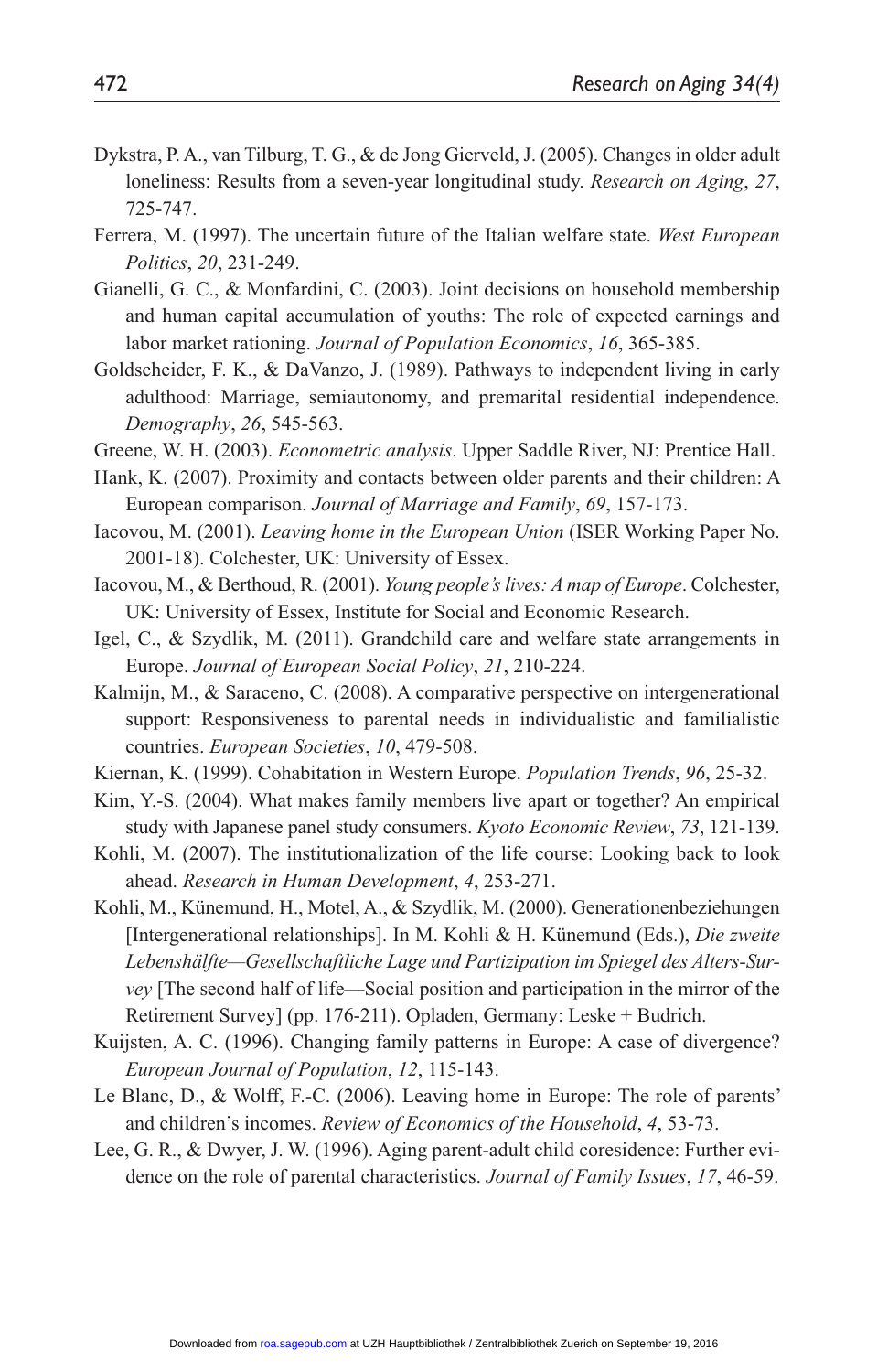- Lin, G., & Rogerson, P. A. (1995). Elderly parents and the geographic availability of their adult children. *Research on Aging*, *17*, 303-331.
- Madigan, T. J., & Hogan, D. P. (1991). Kin access and residential mobility among young mothers. *Social Science Quarterly*, *72*, 615-622.
- Martinez-Granado, M., & Ruiz-Castillo, J. (2002). The decisions of Spanish youth: A cross-section study. *Journal of Population Economics*, *15*, 305-330.
- Mayer, K. U., & Müller, W. (1986). The state and the structure of the life course. In A. B. Sørensen, F. E. Weinert, & L. R. Sherrod (Eds.), *Human development and the life course: Multidisciplinary perspectives* (pp. 217-245). Hillsdale, NJ Lawrence Erlbaum.
- Naldini, M. (2003). *The family in the Mediterranean welfare states*. Portland, OR: International Specialized Book Services.
- Neugarten, B. L., & Hagestad, G. O. (1976). Age and the life course. In R. H. Binstock & E. Shanas (Eds.), *Handbook of aging and the social sciences* (pp. 35-55). New York: Van Nostrand Reinhold.
- Norris, J. E., & Tindale, J. A. (1994). *Among generations The cycle of adult relationships*. New York: Freeman.
- Organisation for Economic Co-operation and Development. (1999). *Classifying educational programmes: Manual for ISCED-97 implementation in OECD countries*. Paris: OECD.
- Ogg, J., & Renaut, S. (2006). The support of parents in old age by those born during 1945 - 1954: A European perspective. *Ageing and Society*, *26*, 723-743.
- Reher, D. S. (1998). Family ties in Western Europe: Persistent contrasts. *Population and Development Review*, *24*, 203-234.
- Rossi, P. H., & Rossi, A. S. (1990). *Of human bonding: Parent-child relations across the life course*. New York: Aldine de Gruyter.
- Schmertmann, C. P., Boyd, M., Serow, W., & White, D. (2000). Elder-child coresidence in the United States. Evidence from the 1990 census. *Research on Aging*, *22*, 23-42.
- Sciortino, G. (2004). Immigration in a Mediterranean welfare state: The Italian experience in comparative perspective. *Journal of Comparative Policy Analysis*, *6*, 111-129.
- Szydlik, M. (2000). *Lebenslange Solidarität? Generationenbeziehungen zwischen erwachsenen Kindern und Eltern* [Lifelong solidarity? Intergenerational relationships between adult children and parents]. Opladen, Germany: Leske + Budrich.
- Szydlik, M. (2008). Intergenerational solidarity and conflict. *Journal of Comparative Family Studies*, *39*, 97-114.
- Tomassini, C., Wolf, D. A., & Rosina, A. (2003). Parental housing assistance and parent-child proximity in Italy. *Journal of Marriage and Family*, *65*, 700-715.
- Ward, R., & Logan, J. (1996). Will the children ever leave? Parent-child coresidence history and plans. *Journal of Family Issues*, *17*, 514-539.